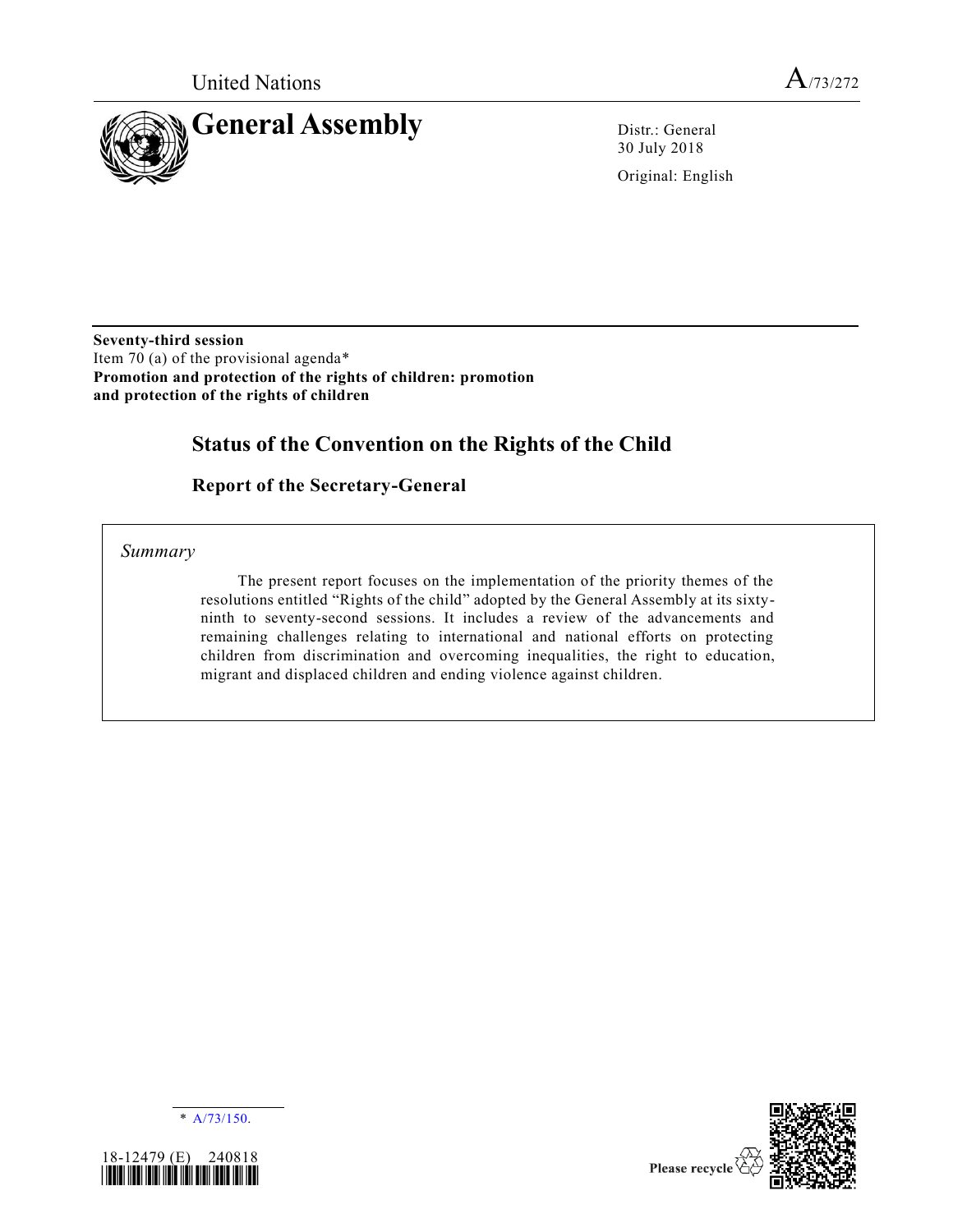# **I. Introduction**

1. In its resolution [72/245,](https://undocs.org/A/RES/72/245) the General Assembly requested the Secretary-General to submit to it at its seventy-third session a report on the status of the Convention on the Rights of the Child and the issues addressed in the resolution, with a focus on the implementation of the priority themes of resolutions [69/157,](https://undocs.org/A/RES/69/157) [70/137,](https://undocs.org/A/RES/70/137) [71/177](https://undocs.org/A/RES/71/177) and [72/245,](https://undocs.org/A/RES/72/245) entitled "Rights of the child", with regard to international and national efforts on protecting children from discrimination and overcoming inequalities, the right to education, migrant and displaced children and ending violence against children. This includes progress that has been achieved and challenges that still remain, taking into account information provided by Member States. The present report is submitted in accordance with that request.

# **II. Status of and reporting on the Convention**

2. As at 1 July 2018, all Member States, with the exception of the United States of America, had ratified or acceded to the Convention on the Rights of the Child. As at 1 July 2018, 167 States had ratified or acceded to the Optional Protocol to the Convention on the Rights of the Child on the involvement of children in armed conflict; 174 States had ratified or acceded to the Optional Protocol on the sale of children, child prostitution and child pornography; and 39 States had ratified or acceded to the Optional Protocol on a communications procedure.

3. During the reporting period, the Committee on the Rights of the Child held its seventy-sixth to seventy-eighth sessions. As at 1 July 2018, the Committee had received initial reports from all but three States parties and had reviewed all but one of the initial reports submitted. In total, the Committee had received 537 reports submitted pursuant to article 44 of the Convention on the Rights of the Child; 115 reports and 2 periodic reports under the Optional Protocol on the involvement of children in armed conflict; and 111 reports and 2 periodic reports under the Optional Protocol on the sale of children, child prostitution and child pornography.

## **III. International efforts and national progress with regard to protecting children from discrimination and overcoming inequalities**

4. During the reporting period, the international community achieved significant progress at the international and national levels with regard to protecting children from discrimination, exclusion and inequality. The inclusion of Sustainable Development Goals relating to protecting children from discrimination and overcoming inequalities in the 2030 Agenda for Sustainable Development is a fundamental advancement. <sup>1</sup> Yet children still suffer disproportionately from violations of their rights. Member States, regional bodies, international organizations, donors, private sector actors, service delivery agencies, community-based organizations and others must commit focused attention to meeting the world's goals for children.

<sup>1</sup> Marie Wernham, *Mapping the Global Goals for Sustainable Development and the Convention on the Rights of the Child* (United Nations Children's Fund (UNICEF), 2016).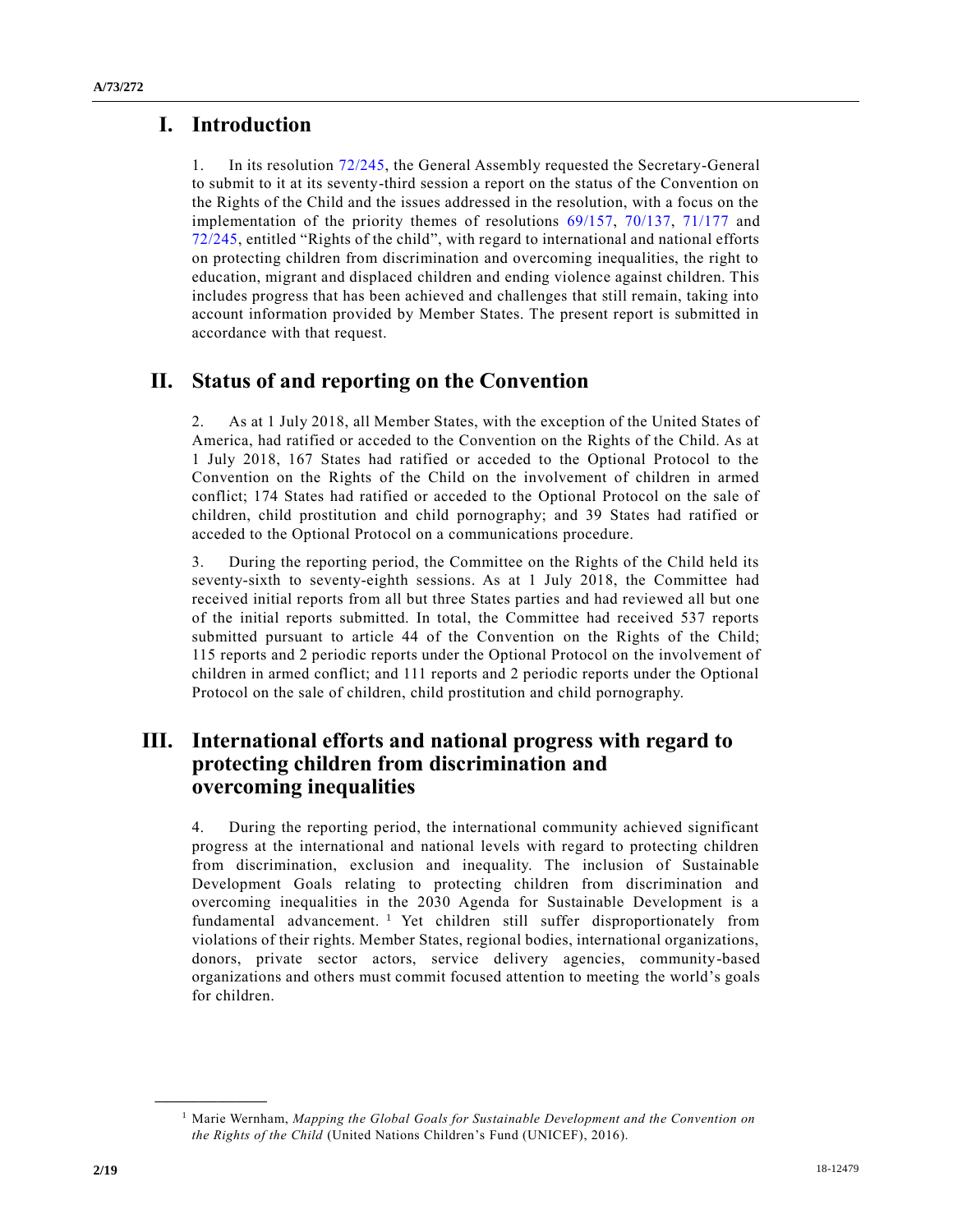### **A. Right to life, survival and development**

5. Poverty in childhood, itself a basis for discrimination against children and a risk factor for abuse and exploitation, often leads to deprivations that can last a lifetime. Addressing income and multidimensional poverty is essential for tackling discrimination and inequalities for children.

6. Despite the progress made in recent years, child mortality remains unacceptably high; 5.6 million children died in 2016, mostly from preventable causes.<sup>2</sup> Inequities, inadequate investments and lack of institutional capacity impede any further reduction in child mortality, especially for vulnerable populations affected by war, economic upheaval, public health emergencies and climate change. Among adolescent girls between the ages of 15 and 19, the two leading causes of death are suicide and complications during pregnancy and childbirth.<sup>3</sup> Non-communicable diseases, mental health disorders and the effects of substance abuse, physical inactivity and environmental pollution are growing epidemiological concerns affecting child health and well-being.

7. Several Member States have concrete plans to accelerate reductions in newborn mortality, reaching underimmunized children and scaling up timely diagnosis, care and treatment for childhood illnesses. The Office of the United Nations High Commissioner for Human Rights (OHCHR), in collaboration with the World Health Organization (WHO), developed technical guidance to assist State and non-State actors in addressing mortality and morbidity of children under 5 years of age in accordance with human rights standards (see [A/HRC/27/31\)](https://undocs.org/A/HRC/27/31).

8. Progress in turning the tide on the HIV epidemic is evident in the 35 per cent reduction in the global number of new infections among children under 15 between 2010 and 2017.<sup>4</sup> Yet progress has been uneven, and children and adolescents still have unequal access to HIV testing and treatment compared with adults. Rapid population growth has created a "youth bulge" in many low- and middle-income countries that threatens to roll back recent gains, with girls being most at risk. New infections among hundreds of thousands more adolescents are expected if no immediate action is taken.<sup>5</sup>

9. In the Political Declaration on HIV and AIDS: On the Fast Track to Accelerating the Fight against HIV and to Ending the AIDS Epidemic by 2030 (resolution [70/266\)](https://undocs.org/A/RES/70/266), the General Assembly committed to ending the HIV epidemic by 2030. Reaching that goal requires improving access to HIV testing and treatment among children and adolescents. Knowing one's HIV status, including through family-centred care, is critical for the prevention and treatment of HIV among children and adolescents. For example, by the end of 2017, teen centres in Namibia had reached more than 1,000 adolescents living with HIV, to provide treatment adherence support and psychosocial services.<sup>6</sup>

10. While chronic malnutrition in children has decreased over the past decade, severe key challenges remain. Stunting affects 155 million children under 5 and 52 million children worldwide suffer from acute malnutrition or wasting; meanwhile, a sharp rise in obesity and overweight affects 41 million children under the age of 5

<sup>2</sup> Inter-Agency Group for Child Mortality Estimation, "Levels and trends in child mortality: report 2017".

<sup>3</sup> World Health Organization (WHO) and others, *The Global Strategy for Women's, Children's and Adolescents' Health (2016–2030): Survive Thrive Transform* (WHO, 2015).

<sup>4</sup> Joint United Nations Programme on HIV/AIDS, "2017 global HIV statistics", fact sheet, July 2018.

<sup>5</sup> UNICEF, "Adolescent HIV prevention", HIV/AIDS database. Available at https://data.unicef.org/ topic/hivaids/adolescents-young-people.

<sup>6</sup> UNICEF, *Annual Results Report 2017: HIV and AIDS* (New York, 2018).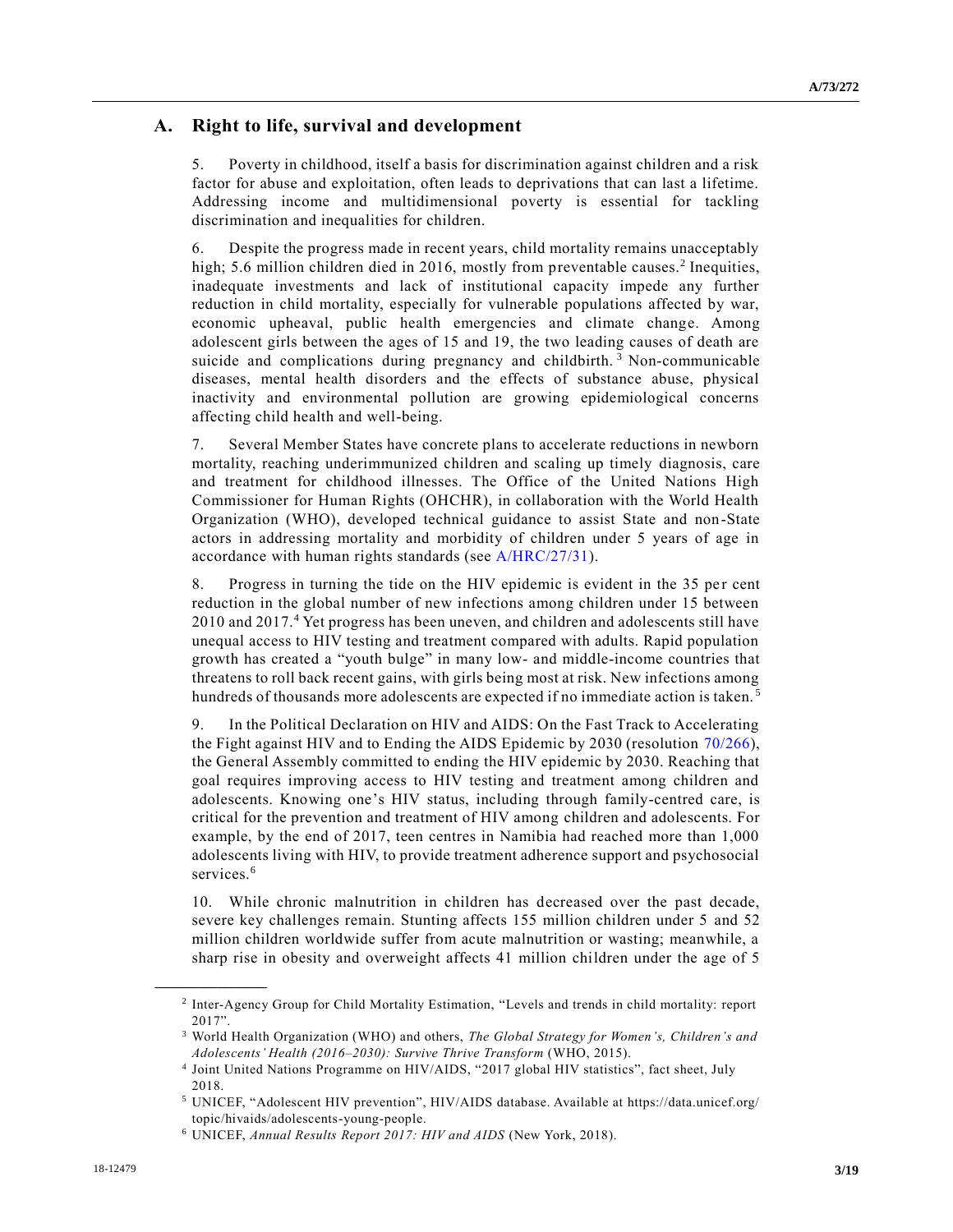globally.<sup>7</sup> In a report published by the United Nations Children's Fund (UNICEF) in 2018, States were called upon to protect children from the negative impacts of marketing unhealthy food and non-alcoholic beverages to children.<sup>8</sup>

11. The International Baby Food Action Network, WHO and UNICEF, together with the Network for Global Monitoring and Support for Implementation of the International Code of Marketing of Breast-milk Substitutes and Subsequent Relevant World Health Assembly Resolutions,<sup>9</sup> are working to support the Committee in advising States regarding the Code and subsequent relevant resolutions. By 2016, 135 countries had some legal measures in place relating to the Code.

12. Since 2014, more than 150 million people gained access to safe water, sanitation and hygiene services, more than half of them in emergency contexts such as Iraq, Nigeria and the Syrian Arab Republic. <sup>10</sup> Still, 2.3 billion people lack basic sanitation services and 892 million people practise open defecation.<sup>11</sup> In humanitarian settings, children's access to safe water, sanitation and hygiene services is often interrupted and eroded.

13. National ministries of health are collaborating with WHO and UNICEF to improve water, sanitation and hygiene services in 49 countries. This includes an increasing focus on aligning emergency and development interventions with regard to water, sanitation and hygiene, such as the installation of solar powered water systems. The WASH4Work initiative, launched in 2016, is a public-private partnership for improving access to water, sanitation and hygiene facilities in the workplace and in communities where businesses operate.<sup>12</sup>

14. Member States are increasingly recognizing the importance of early childhood development, including its centrality to violence prevention efforts. The Early Childhood Development Action Network, launched in 2016 by the World Bank Group and UNICEF, assists in the scale-up of early childhood development services and catalyses action. In addition, neuroscientific research shows that early childhood stress, including exposure to violence, has long-term negative mental and physiological consequences for children.<sup>13</sup> The inclusion in the 2030 Agenda of Sustainable Development Goal target 4.2, to ensure that all children have access to quality early childhood development, care and pre-primary education, has led to increased attention being paid to early childhood development. For example, Australia has prioritized health and education targets for Aboriginal and Torres Strait Islander peoples, who have disproportionately experienced poor outcomes in these areas.<sup>14</sup> Finland has worked to decrease client fees for early childhood education and care.

15. In 2015, the States parties to the Paris Agreement reaffirmed that children were among the groups most vulnerable to environmental harm. Since the adoption of the Agreement, the United Nations Environment Programme (UNEP) has scaled up advocacy for rights-based, sustainable and inclusive climate action that benefits and

<sup>7</sup> UNICEF, WHO and World Bank, "Levels and trends in child malnutrition: joint child malnutrition estimates — key findings of the 2017 edition".

<sup>8</sup> Amandine Garde and others, *A Child Rights-based Approach to Food Marketing: A Guide for Policymakers* (UNICEF, 2018).

<sup>9</sup> See www.who.int/nutrition/netcode/members/en.

<sup>10</sup> UNICEF, *Annual Results Report 2017: Water, Sanitation and Hygiene* (New York, 2018).

<sup>11</sup> WHO and UNICEF, *Progress on Drinking Water, Sanitation and Hygiene: 2017 Update and SDG Baselines* (2017).

<sup>12</sup> See www.wash4work.org.

<sup>&</sup>lt;sup>13</sup> Office of the Special Representative of the Secretary-General on Violence against Children, "Violence prevention must start in early childhood".

<sup>14</sup> Australia, Department of the Prime Minister and Cabinet, *Closing the Gap: Prime Minister's Report 2018* (2018).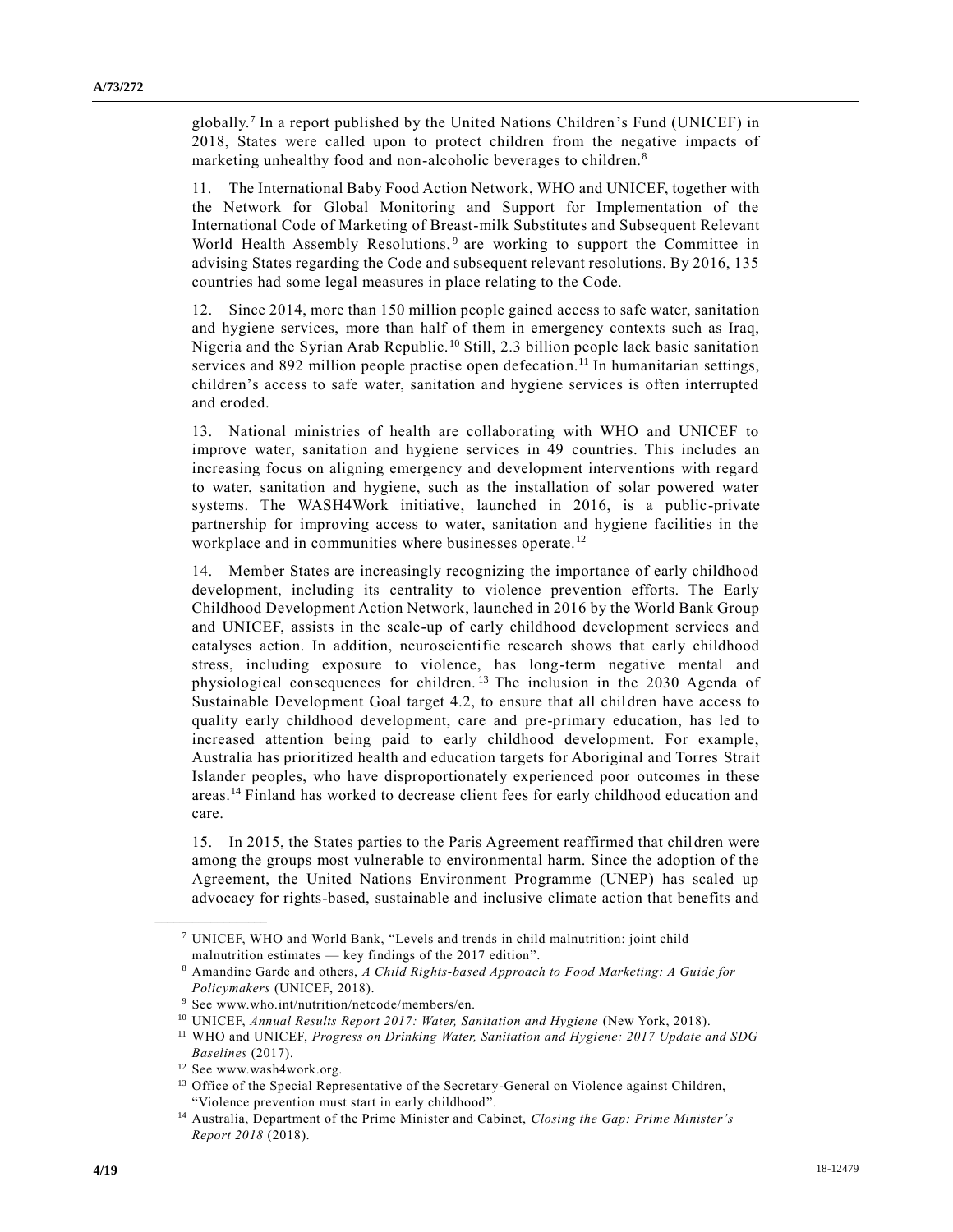is accountable to all, in particular children. In the report of the Committee on its day of general discussion on the topic of children's rights and the environment<sup>15</sup> and the report of the Special Rapporteur on the issue of human rights obligations relating to the enjoyment of a safe, clean, healthy and sustainable environment submitted in 2018 to the Human Rights Council [\(A/HRC/37/58\)](https://undocs.org/A/HRC/37/58), important linkages between child rights obligations and the environment were highlighted. UNEP, OHCHR and partners subsequently produced a child-friendly version of the report of the Special Rapporteur.<sup>16</sup>

16. Stigma and discrimination against children with disabilities are drivers of the social and economic exclusion of children and their families. Children and adolescents with disabilities, including displaced children with disabilities, are more likely to experience physical and sexual violence and neglect than their peers.<sup>17</sup> Girls with disabilities are at increased risk of gender-based violence.<sup>18</sup> The lack of robust, reliable and comparable national data on children with disabilities poses a challenge to the delivery of inclusive programmes and services.

17. Examples of progress with regard to children with disabilities are evident, such as increased developmental screenings of young children in Ghana, a national insurance programme for children with disabilities in the Philippines and the prohibition of discrimination based on disability in Zimbabwe. The 2017 report "Disability inclusion guidelines", by the United Nations Relief and Works Agency for Palestine Refugees in the Near East, and the Including Children with Disabilities in Humanitarian Action series of guidance booklets, published by UNICEF in 2017, <sup>19</sup> are also positive developments that contribute to changing public attitudes towards disability.

#### **B. Right to participation**

**\_\_\_\_\_\_\_\_\_\_\_\_\_\_\_\_\_\_**

18. Children's right to participation is firmly rooted in the Convention on the Rights of the Child, in which children are recognized as active rights holders and participants in their own development, rather than as passive recipients of adult protective care (see arts. 5 and 12–17). The Optional Protocol on a communications procedure gives children the right to submit a complaint to the Committee about violations of their rights once all national effective remedies have been exhausted. In the 2030 Agenda, in particular in paragraph 51 of the Declaration and in other references pertaining to various Sustainable Development Goals, children are acknowledged as agents and the importance of child and adolescent participation in sustainable development is emphasized, including in the follow-up and review of the Goals. More than 60 per

<sup>&</sup>lt;sup>15</sup> Committee on the Rights of the Child, "Report of the 2016 day of general discussion on children's rights and the environment".

<sup>16</sup> Students at Rathmore Grammar School, "Children's rights and the environment", child-friendly report adapted from the report of the Special Rapporteur on human rights and the environment (A/HRC/37/58), Laura Lundy, Michelle Templeton and Jen Banks, eds. (Centre for Children 's Rights, Queen's University Belfast).

<sup>&</sup>lt;sup>17</sup> Lisa Jones and others Prevalence and risk of violence against children with disabilities: a systematic review and meta-analysis of observational studies, *The Lancet*, vol. 380, no. 9845; and Deutsche Gesellschaft für Internationale Zusammenarbeit, "Inclusive education and forced displacement: avoiding lost generations — providing equal access to quality education and safe learning environments", Science to Policy Brief, 2016.

<sup>&</sup>lt;sup>18</sup> General comment No. 3 (2016) of the Committee on the Rights of Persons with Disabilities on women and girls with disabilities.

<sup>19</sup> Available at http://training.unicef.org/disability/emergencies/index.html.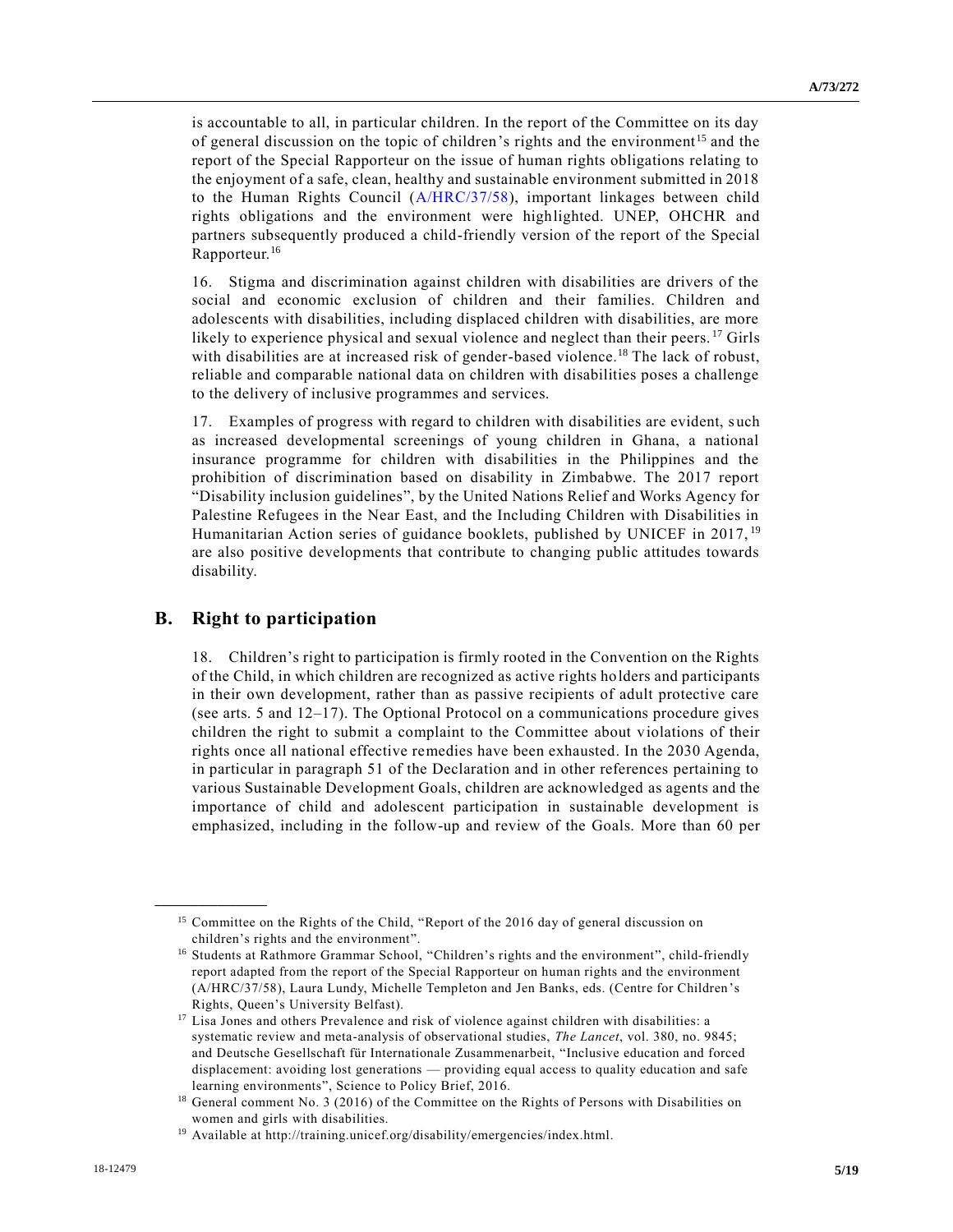cent of the 65 countries that have presented a voluntary national review have consulted children, adolescents and young people in that context.<sup>20</sup>

19. States are increasingly establishing formal channels for children and adolescents to learn about and contribute to plans and decisions relating to sustainable development. For example, in Denmark, primary and secondary schools are integrating learning about global development and sustainability into the curriculum and encouraging young people to develop solutions, $^{21}$  and Botswana has implemented multiple campaigns to raise awareness of the Sustainable Development Goals and ensure the participation of thousands of young people.<sup>22</sup>

20. The Committee's general comment No. 20 (2016) on the implementation of the rights of the child during adolescence is a critical milestone for child participa tion, complementing its general comment No. 12 (2009) on the right of the child to be heard. In its general comment No. 20, the Committee called upon States parties to the Convention to ensure that adolescents are involved in the development, implementation and monitoring of all relevant legislation, policies, services and programmes affecting their lives. The Committee also developed working methods for children's participation in the reporting processes of States parties.<sup>23</sup> Its next day of general discussion, to be held in September 2018, will be dedicated to the topic of protecting and empowering children as human rights defenders with a focus on child participation.<sup>24</sup> World Vision International has produced a series of reports on and by children, addressing child participation in efforts to end violence against children.<sup>25</sup>

21. Some States, such as Argentina, Ireland, Lebanon, Mexico and Panama, have adopted national legislation addressing child participation. Other States have created strategic platforms to promote child participation. These include child parliaments, student councils, venues for children to participate in accountability at the administrative level and networks for adolescents to provide input into policy design. A few States and non-governmental organizations are working to strengthen the skills of adolescents and adult facilitators to enable them to support the meaningful participation of children in various processes.

22. New technologies show promise in helping to increase the participation of children by allowing for large-scale surveys to reach more children in order to better understand their ambitions and concerns. For instance, data from the U-report, a social messaging-based platform created by UNICEF, reaches nearly 5 million subscribers, mostly young people, in 40 countries, and is used to inform policies, programmes and reports.<sup>26</sup> In 2017, Western Sydney University and UNICEF initiated a global evidence review on communication for development and adolescent participation, focusing on digital engagement.

23. The Office of the United Nations High Commissioner for Refugees (UNHCR) and the Women's Refugee Commission established the Global Youth Advisory Council to amplify the voices of young people who are refugees, internally displaced and/or stateless in decisions affecting them.<sup>27</sup> Under the Global Partnership on

<sup>20</sup> United Nations, Voluntary National Reviews database, available at https://sustainabledevelopment.un.org/vnrs.

<sup>21</sup> Denmark, Ministry of Finance, *Report for the Voluntary National Review: Denmark's Implementation of the 2030 Agenda for Sustainable Development* (Copenhagen, 2017).

<sup>22</sup> Botswana, *Botswana: Voluntary National Review on Sustainable Development Goals 2017*.

<sup>23</sup> See www.ohchr.org/EN/HRBodies/CRC/Pages/WorkingMethods.aspx.

<sup>24</sup> See www.ohchr.org/EN/HRBodies/CRC/Pages/Discussion2018.aspx.

<sup>25</sup> See www.wvi.org/child-participation.

<sup>26</sup> See https://ureport.in.

<sup>&</sup>lt;sup>27</sup> Office of the United Nations High Commissioner for Refugees (UNHCR) and Women's Refugee Commission, "We believe in youth: Global Refugee Youth Consultations — final report", November 2016.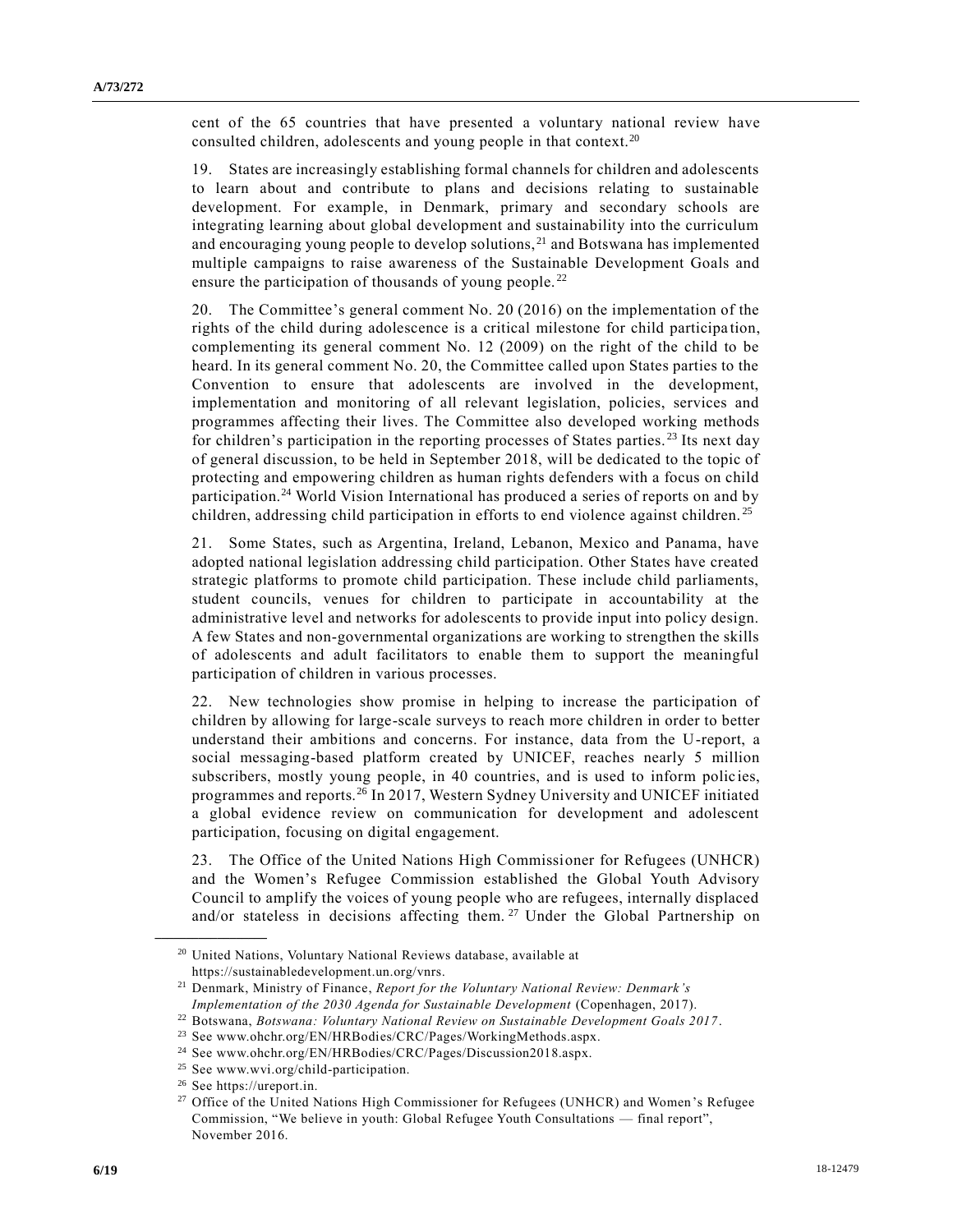Children with Disabilities, the Advisory Council provides leadership opportunities for young people with disabilities, including opportunities to represent children, adolescents and young people with disabilities at various global events. However, persistent negative attitudes towards the participation of children with disabilities in decision-making, as well as lack of access to sign language and hearing aids and scarce training resources for facilitating their participation, continue to impede their active engagement.

24. Children and adolescents around the globe, in particular those in disadvantaged situations, continue to face myriad barriers to their meaningful participation in mechanisms and processes that affect their lives. These barriers inc lude cultural and discriminatory attitudes, negative social norms and political, legislative and economic obstacles (see  $A/69/260$ ). The development of an internationally agreed framework for measuring meaningful child participation would increase the capacity of States and others to develop, monitor and measure participation outcomes.

# **IV. International efforts and national progress with regard to the right to education**

25. In 2015, world leaders reaffirmed education as a human right vital to securing the well-being and productivity of individuals, families and societies with the adoption of Sustainable Development Goal 4. In the same year, the world education community committed to achieving that Goal, through the adoption of the Incheon Declaration: Education 2030 — Towards inclusive and equitable quality education and lifelong learning for all.

26. Under the leadership of the United Nations Educational, Scientific and Cultural Organization (UNESCO), Member States, together with the World Bank, the United Nations Population Fund (UNFPA), the United Nations Development Programme, the United Nations Entity for Gender Equality and the Empowerment of Women, UNICEF and UNHCR, adopted the Education 2030 Framework for Action, a road map for achieving the 10 targets under Sustainable Development Goal 4. UNESCO publishes its *Global Education Monitoring Report* each year to track global achievements and challenges in meeting Sustainable Development Goal 4; the UNESCO Institute for Statistics is the official source of cross-nationally comparable data on education. In 2017, the Committee on the Elimination of Discrimination against Women adopted its general recommendation No. 36 (2017) on the right of girls and women to education.

27. The existence of several multisectoral platforms, global reports and commitments on education demonstrates increased momentum and political will for every child to be in school and learning. As at 20 July 2018, 80 countries had endorsed the Safe Schools Declaration, which was opened for endorsement in 2015, for the protection and continuation of education in armed conflict. The Education Cannot Wait initiative, which emphasizes keeping every crisis-affected child and young person in school and learning in a safe environment, has reached over half a million children in 14 countries and trained nearly 5,000 teachers since mid-2016.<sup>28</sup> Current and former Heads of State and leaders in the fields of education, business, economics, development, health and security established the International Commission on Financing Global Education Opportunity. <sup>29</sup> In 2016, the Commission published *The Learning Generation: Investing in Education for a Changing World*, in which it proposed the creation of a new international finance facility for education, which

<sup>&</sup>lt;sup>28</sup> See www.educationcannotwait.org.

<sup>29</sup> See http://educationcommission.org/about.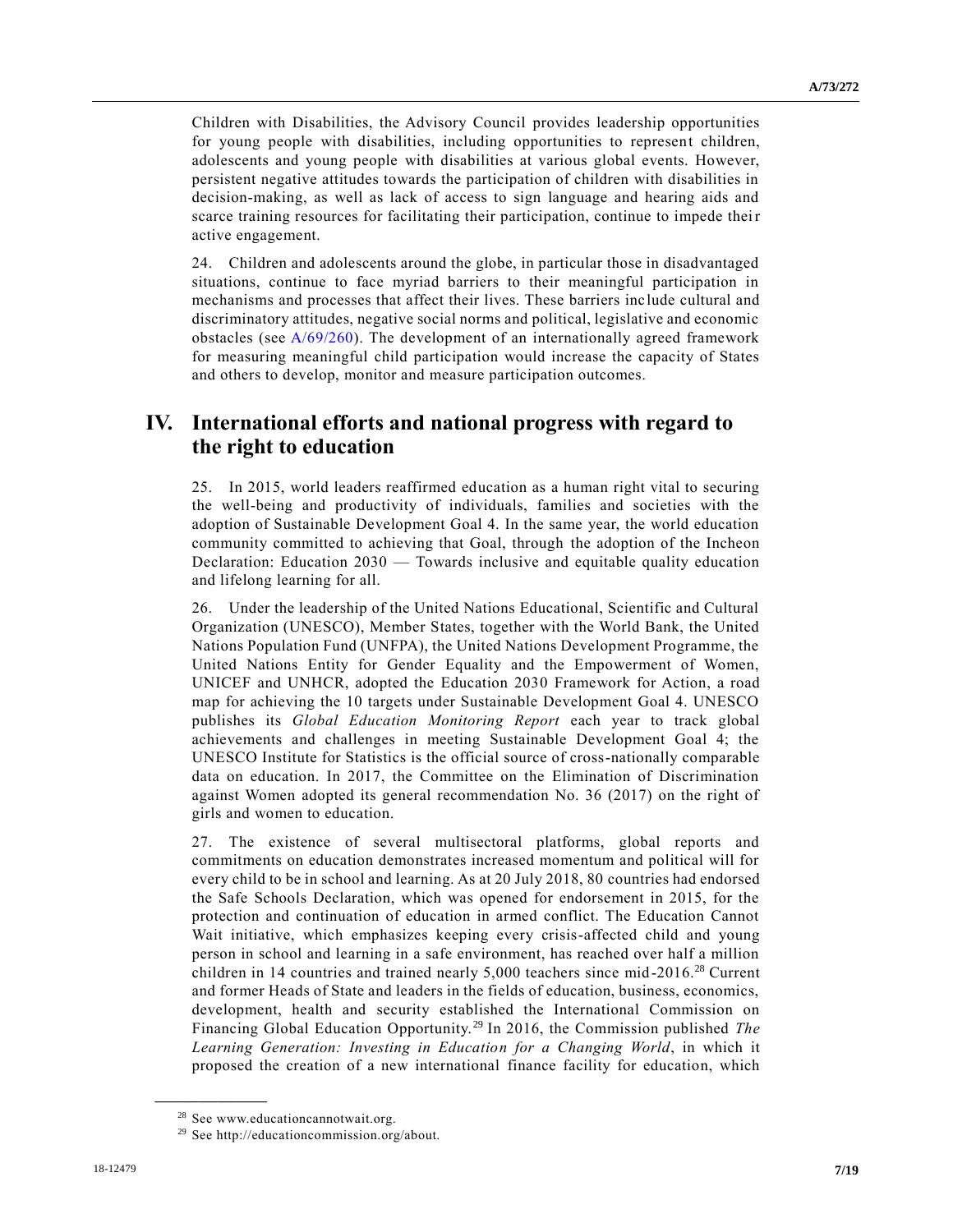would work through a consortium of multilateral development banks to use innovative financing to address growing needs in lower-middle-income countries. Dozens of international organizations, including the Group of 20 leaders, and over 100,000 individuals have expressed support for the proposal.

28. In its *World Development Report 2018*, the World Bank stresses the need to assess learning, to act on evidence and to align actors so that education systems work for learning.<sup>30</sup> In 2018, donor countries pledged \$2.3 billion in financing through the Global Partnership for Education, and more than 50 developing countries announced plans to increase public expenditure for education. <sup>31</sup>

29. By 2015, almost all countries had passed national laws requiring school attendance at the primary level, with over 100 countries guaranteeing at least nine years of free and compulsory education.<sup>32</sup> However, similar progress is not being made in relation to pre-primary education, as only 17 per cent of countries legally stipulate at least one year of free and compulsory early childhood education.

30. In 2015, 69 per cent of children one year younger than the primary education entrance age participated in organized learning. Early grade reading improvements are evident in Liberia, Papua New Guinea and Tonga. <sup>33</sup> Roughly half of all countries administer a national learning assessment in reading and mathematics at the end of primary education and the end of lower secondary education.<sup>34</sup> Malaysia and the United Republic of Tanzania recently launched society-wide collaborative approaches to systematically improve learning.<sup>35</sup>

31. Some States have adopted comprehensive sectoral strategies for advancing human rights education, including human rights training for education personnel, extracurricular activities, research and other efforts (see [A/HRC/36/24\)](https://undocs.org/A/HRC/36/24). OHCHR coordinates the World Programme for Human Rights Education, supports the sharing of good practices on human rights education and, together with UNESCO and the Danish Institute for Human Rights, assists in the monitoring of human rights education relating to Sustainable Development Goal target 4.7.

32. At the global level, UNESCO, with the support of UNICEF, published a document providing technical guidance on sexuality education, <sup>36</sup> in which it advocated access to quality, comprehensive sexuality education to promote health and well-being, respect for human rights and gender equality and to empower children and young people to lead healthy, safe and productive lives. The UNFPA Safeguard Young People Programme delivers comprehensive sexuality education, as well as HIV and youth-friendly sexual and reproductive health services, to millions of adolescent girls and boys in Southern Africa. <sup>37</sup> In Bangladesh, UNFPA has partnered with Plan International and the Ministry of Education to deliver sexuality education to adolescents in schools and madrasas and through a national weekly radio programme, under the Generation Breakthrough project.

<sup>30</sup> World Bank, *World Development Report 2018: Learning to Realize Education's Promise* (Washington, D.C., 2018).

<sup>31</sup> See www.globalpartnership.org/funding/replenishment/pledges.

<sup>32</sup> United Nations Educational, Scientific and Cultural Organization (UNESCO), *Global Education Monitoring Report 2017/18: Accountability in Education — Meeting Our Commitments* (Paris, 2017).

<sup>33</sup> World Bank, *World Development Report 2018*.

<sup>34</sup> UNICEF, *Annual Results Report 2016: Education* (New York, 2017).

<sup>35</sup> World Bank, *World Development Report 2018*.

<sup>36</sup> UNESCO and others*, International Technical Guidance on Sexuality Education: an Evidenceinformed Approach*, revised ed. (Paris, UNESCO, 2018).

 $^{37}$  See http://esaro.unfpa.org/en/topics/safeguard-young-people-programme.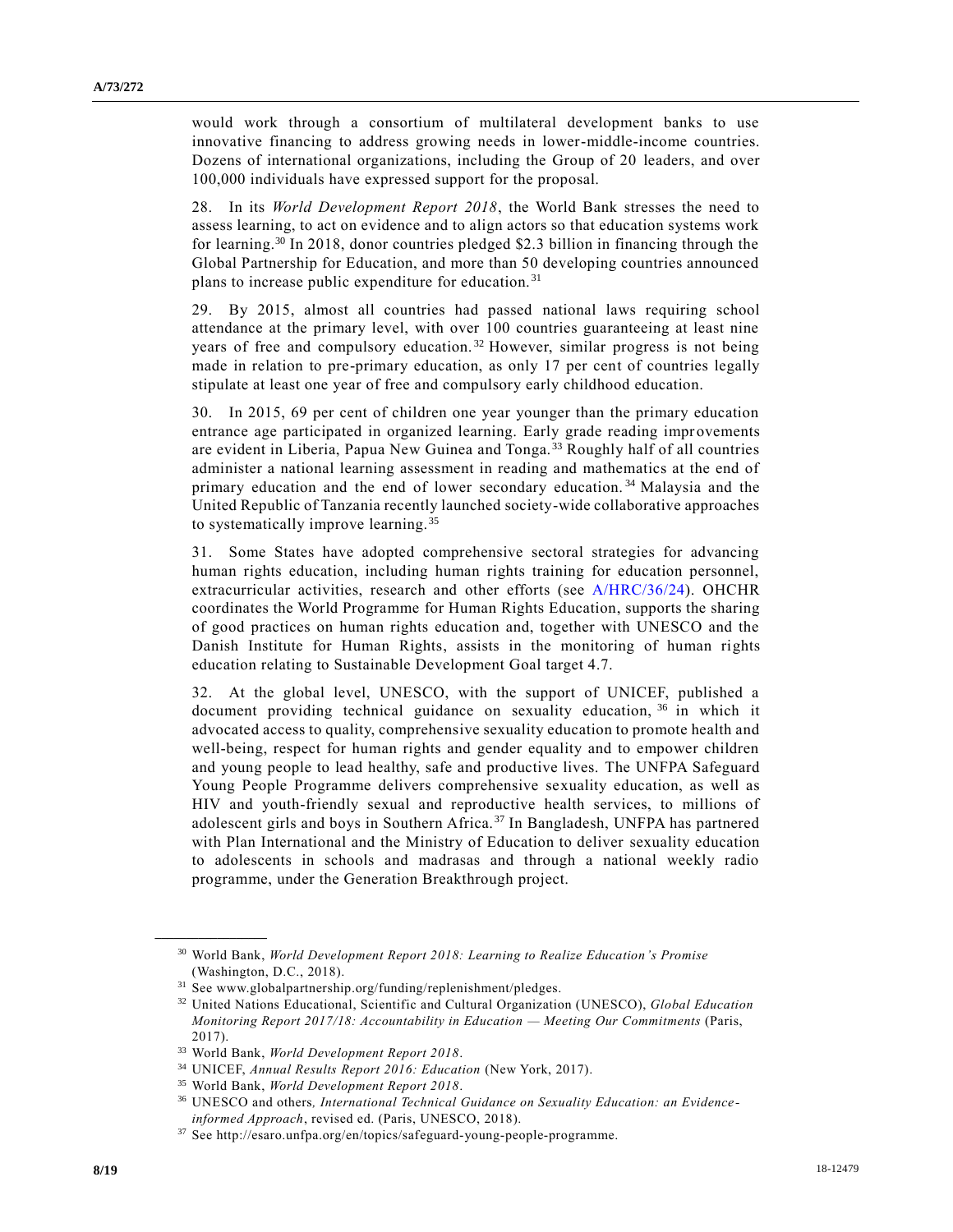33. Despite overall progress, including the attainment of gender parity in primary enrolment and completion, challenges to realizing the right of all children to quality education and achieving the world's other education goals remain. Indeed, 263 million school-age children and adolescents are out of school worldwide, <sup>38</sup> and more than 617 million children and adolescents are not achieving minimum proficiency levels in reading and mathematics. <sup>39</sup>

34. Statistics sometimes mask educational inequities that are driven by poverty, location, disability, gender, ethnicity and other factors. <sup>40</sup> In the Caucasus and Central Asia, Northern Africa, Southern Asia, sub-Saharan Africa and Western Asia regions, girls are still more likely to be out of school than boys. <sup>41</sup> Recent data confirm that, across sub-Saharan Africa, one in every three children and adolescents is out of school, with girls more likely to be excluded than boys.<sup>42</sup>

35. Providing education opportunities in countries affected by emergencies and protracted crises, where 75 million children are in need of educational support, is a significant challenge.<sup>43</sup> In such settings, children often experience educational disruption due to insecurity, displacement, physical damage to school buildings, lack of teachers and other factors.

36. Additional challenges include the uneven quality of education, school bullying and violence. <sup>44</sup> More than one in three students between the ages of 13 and 15 experience bullying.<sup>45</sup> Because as many as 50 per cent of children with disabilities are out of school, <sup>46</sup> school-based programmes to educate girls about puberty and provide absorbent materials for menstruation often do not reach girls with disabilities.<sup>47</sup> Moreover, studies show that, in some countries, girls who are in school, including those with disabilities, often drop out when they begin to menstruate.<sup>48</sup> Inaccessibility of water, sanitation and hygiene facilities in schools is also a barrier for children with disabilities.<sup>49</sup>

37. Monitoring children's learning is an ongoing challenge, as three quarters of countries have insufficient or no data to assess progress in achieving Sustainable Development Goal 4.<sup>50</sup> UNICEF has developed new modules for its multiple indicator cluster survey to improve data collection on children's reading and numeracy skills, as well as on education for children with disabilities. Based on current trends, by

<sup>38</sup> UNESCO Institute for Statistics, "One in five children, adolescents and youth is out of school", fact sheet No. 48, February 2018.

<sup>39</sup> UNESCO Institute for Statistics, "More than one half of children and adolescents are not learning worldwide", fact sheet No. 46, September 2017.

<sup>40</sup> UNICEF *Annual Results Report 2017: Education* (New York, 2018).

<sup>41</sup> UNESCO, *Global Education Monitoring Report 2016: Gender Review — Creating Sustainable Futures for All* (Paris, 2016).

<sup>42</sup> UNESCO Institute for Statistics, "Education data release: one in every five children, adolescents and youth is out of school", 28 February 2018. Available at http://uis.unesco.org/en/news/ education-data-release-one-every-five-children-adolescents-and-youth-out-school.

<sup>43</sup> Education Cannot Wait, "Education in emergencies". Available at www.educationcannotwait.org/the-situation.

<sup>44</sup> UNESCO, *School Violence and Bullying: Global Status Report* (Paris, 2017).

<sup>45</sup> UNICEF, *A Familiar Face: Violence in the Lives of Children and Adolescents* (New York, 2017).

<sup>46</sup> Suguru Mizunoya, Sophie Mitra and Izumi Yamazaki, *Towards Inclusive Education: The Impact of Disability on School Attendance in Developing Countries*, Innocenti Working Paper, No. 2016- 03 (UNICEF, 2016).

<sup>47</sup> United Nations Girls' Education Initiative and Leonard Cheshire Disability, *Still Left Behind: Pathways to Inclusive Education for Girls with Disabilities* (June 2017).

<sup>48</sup> Sian White S and others, "A qualitative study of barriers to accessing water, sanitation and hygiene for disabled people in Malawi" *PLoS One*, vol. 11, No. 5 (2016).

<sup>49</sup> UNICEF, "WASH disability inclusion practices: including people with disabilities in UNICEF water, sanitation and hygiene (WASH) programming".

<sup>50</sup> UNICEF, Progress for Every Child in the SDG Era, (New York, 2018).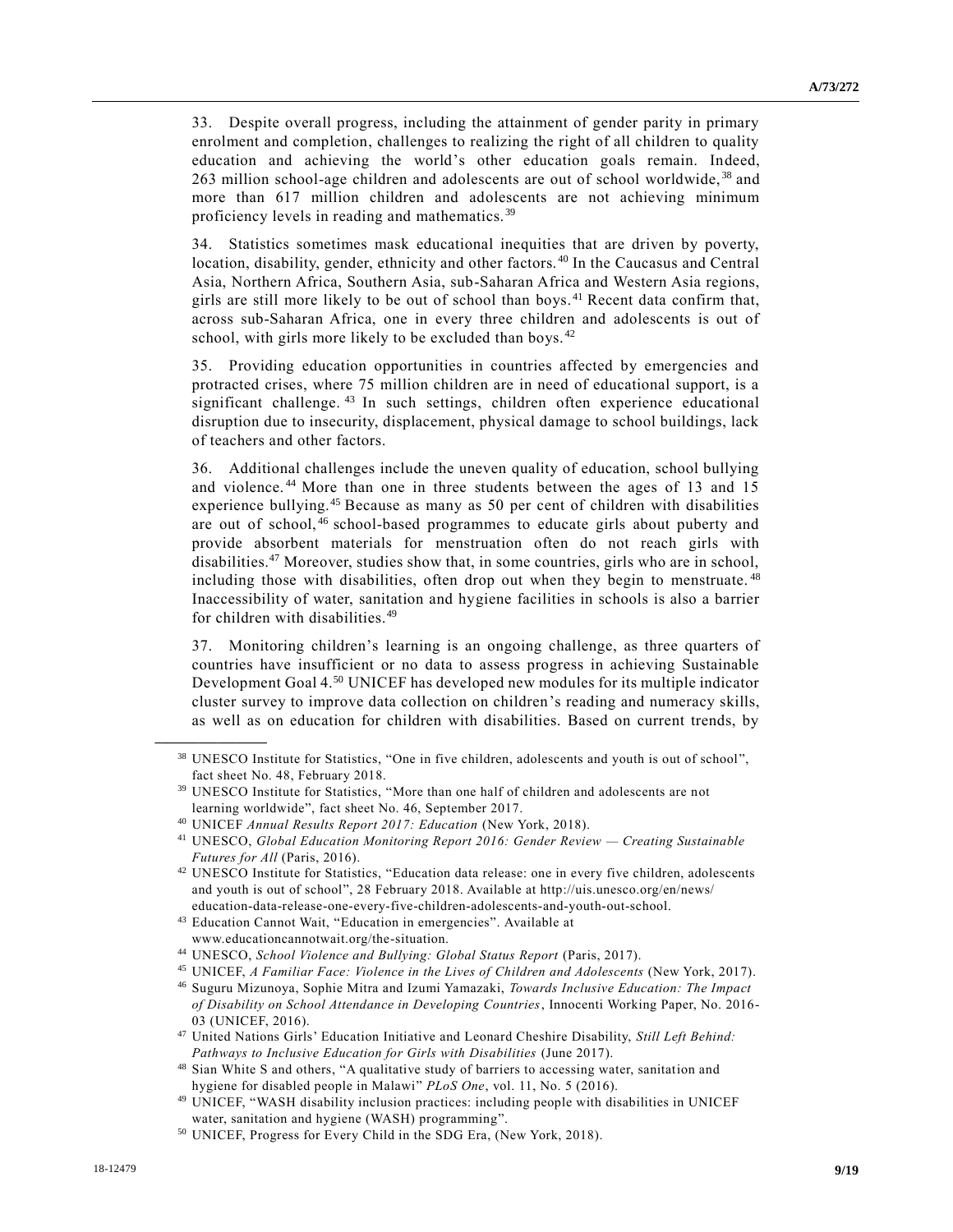2030, some 1.5 billion adults will still have had no education beyond primary school, and they will disproportionately come from low-income countries and marginalized communities. Without significant increases in education investments, by 2030 only 1 child in 10 from low-income countries will have mastered basic secondary skills. <sup>51</sup>

## **V. International efforts and national progress with regard to migrant and displaced children**

38. Millions of children have migrated across borders or been forcibly displaced. Many of them have left their homes to escape violence, insecurity, persecution, natural disasters, poverty and food insecurity.<sup>52</sup> In 2016, children made up about half of refugees and asylum seekers, at around 12 million globally.<sup>53</sup> Meanwhile, an estimated 23 million children were living in internal displacement, 16 million as a result of conflict and 7 million owing to natural disasters, a dramatic increase over the past decade.<sup>54</sup>

39. All children are protected by the Convention on the Rights of the Child, regardless of where they come from or the reason for their movement. <sup>55</sup> This includes the right of every child to acquire a nationality, particularly where the child would otherwise be left stateless. The Committee on the Rights of the Child highlighted this with its adoption, together with the Committee on the Protection of the Rights of All Migrant Workers and Members of Their Families, of two joint general comments on the human rights of children in situations of international migration in 2017.<sup>56</sup> Many Sustainable Development Goals are directly related to improving the lives of migrant and displaced children with regard to health, education, gender equality, decent work, sustainable cities, climate action and peaceful societies. <sup>57</sup> The European Network of Ombudspersons for Children, with the support of the Special Representative of the Secretary-General on Violence against Children, issued recommendations to protect the rights of children on the move.<sup>58</sup>

40. In the New York Declaration for Refugees and Migrants, adopted in 2016 (resolution [71/1\)](https://undocs.org/A/RES/71/1), Member States acknowledged the vulnerabilities and specific needs of migrant and refugee children and committed themselves to fully protecting their rights, including through the development of a global compact for safe, orderly and

<sup>51</sup> International Commission on Financing Global Education Opportunity, *The Learning Generation: Investing in Education for a Changing World.*

<sup>&</sup>lt;sup>52</sup> UNICEF and others, "A call to action: protecting children on the move starts with better data", 2018.

<sup>53</sup> UNHCR, *Global Trends: Forced Displacement 2016* (Geneva, 2017).

<sup>54</sup> UNICEF and others, "A call to action".

<sup>55</sup> UNICEF, "The Global Compact on Refugees: the time for action for children uprooted is now".

<sup>56</sup> Joint general comment No. 3 (2017) of the Committee on the Protection of the Rights of All Migrant Workers and Members of Their Families/No. 22 (2017) of the Committee on the Rights of the Child on the general principles regarding the human rights of children in the co ntext of international migration; and joint general comment No. 4 (2017) of the Committee on the Protection of the Rights of All Migrant Workers and Members of Their Families/No. 23 (2017) of the Committee on the Rights of the Child on State obligations regarding the human rights of children in the context of international migration in countries of origin, transit, destination and return.

<sup>57</sup> International Organization for Migration, "Migration in the 2030 Agenda".

<sup>58</sup> European Network of Ombudspersons for Children, "Recommendations: safeguarding and protecting the rights of children on the move – the challenge of social inclusion", paper prepared for the Regional Meeting of European Children's Ombudspersons, Athens, November 2017.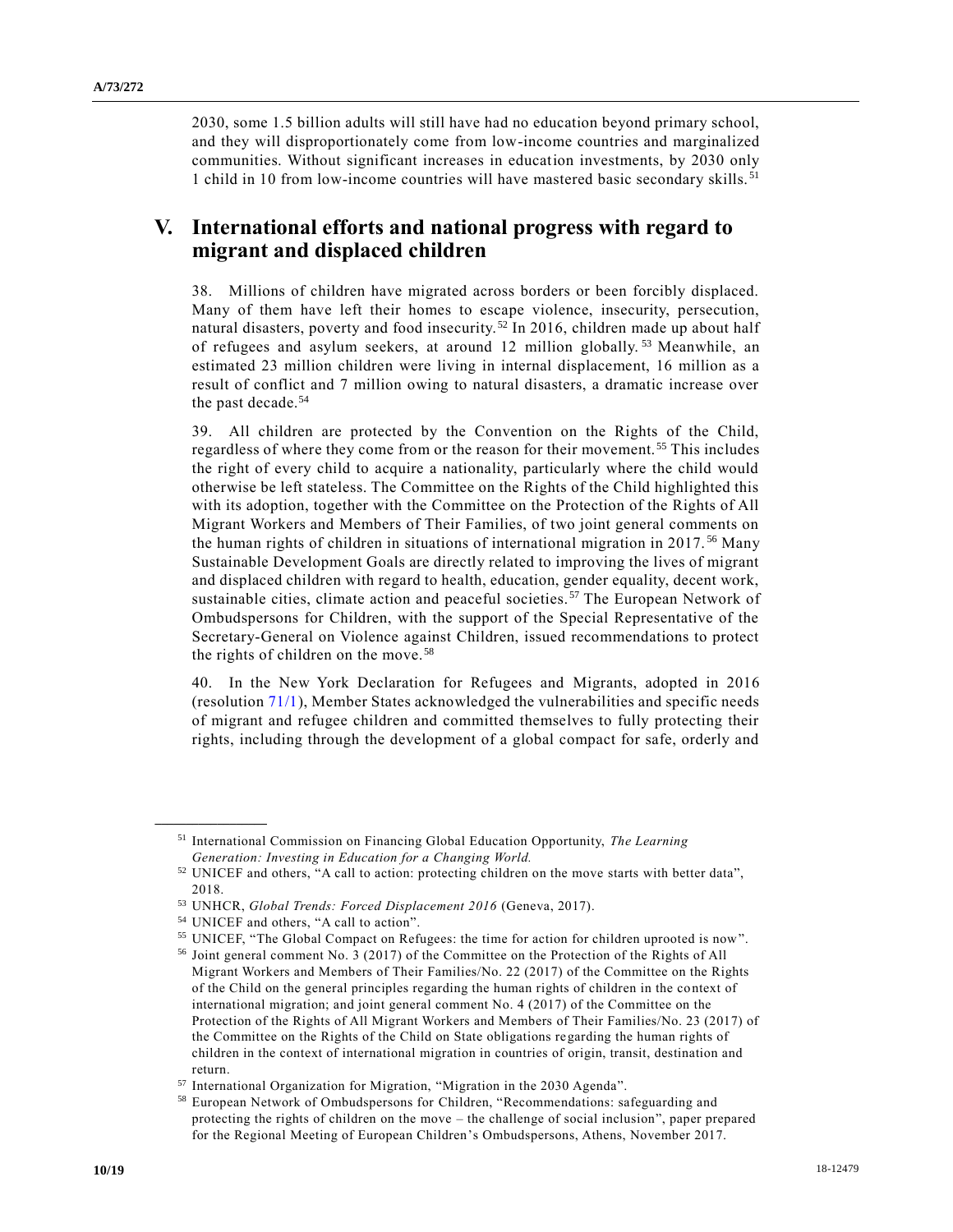regular migration and a global compact on refugees.<sup>59</sup> UNHCR coordinates the implementation of the comprehensive refugee response framework.<sup>60</sup>

41. The multi-stakeholder Initiative for Child Rights in the Global Compacts works to ensure that, under the global compacts, the rights of migrant and refugee children will be respected and fulfilled. <sup>61</sup> Through the Global Forum on Migration and Development, Member States address the interconnections between migration and development, including in relation to children in the processes of developing the global compacts. <sup>62</sup> In 2017, a Human Rights Council panel provided concrete recommendations for ensuring that the rights of migrant children, regardless of their migration status, would be reflected in the global compact for safe, orderly and regular migration (see [A/HRC/36/21\)](https://undocs.org/A/HRC/36/21). In its 2017 report *Beyond Borders: How to Make the Global Compacts on Migration and Refugees Work for Uprooted Children* and its six-point action agenda for children on the move, <sup>63</sup> UNICEF provides best practices and a framework for positively focusing on children in the global compacts.

42. The Global Migration Group brings together heads of United Nations agencies to promote international and regional instruments and norms relating to migration, such as the principles and guidelines, supported by practical guidance, on the human rights protection of migrants in vulnerable situations, <sup>64</sup> and to encourage more comprehensive approaches, including in relation to children. The Global Action to Prevent and Address Trafficking in Persons and the Smuggling of Migrants is a fouryear (2015–2019) joint initiative focused on implementing comprehensive national counter-trafficking responses.<sup>65</sup> For example, the scheme has enabled Belarus, Brazil, Colombia and the Lao People's Democratic Republic to build comprehensive national referral pathways for child victims of trafficking.

43. Some States are making service delivery more inclusive of migrant and refugee children. In 2017, over 75 countries increased multisectoral support for children with migrant status, including for Syrian refugee children in Jordan, Lebanon and Turkey and Rohingya children in Bangladesh. Also in 2017, the Italian Parliament adopted legislation to ensure various protection measures for unaccompanied children, and Bulgaria adopted a legislative amendment guaranteeing the right to education for all migrant children. El Salvador, Guatemala and Honduras are collaborating to develop protocols for addressing the situation of unaccompanied adolescents in border areas, with support from the International Organization for Migration (IOM) and UNICEF.

44. IOM has developed a specialized course on assisting unaccompanied migrant children for migration officers, staff of children's institutes and consular officials, among other actors. IOM, UNHCR and UNICEF are working with States to scale up data collection on children on the move, including in Libya, where partners are establishing a best interests procedure for migrant and refugee children. Several countries have included refugee issues in planning and monitoring frameworks, reflecting efforts by the Global Partnership for Education and UNHCR to focus on this area in multi-year education sector plans. UNHCR, UNICEF and the International

<sup>59</sup> See refugeesmigrants.un.org/migration-compact and www.unhcr.org/en-us/towards-a-globalcompact-on-refugees.html.

 $^{60}$  See www.unhcr.org/en-us/comprehensive-refugee-response-framework-crrf.html.

<sup>61</sup> See www.childrenonthemove.org.

<sup>62</sup> See https://gfmd.org.

<sup>63</sup> See UNICEF, *Data Brief: Children on the Move – Key Facts and Figures* (New York, 2018).

<sup>64</sup> Available at www.ohchr.org/Documents/Issues/Migration/PrinciplesAndGuidelines.pdf.

<sup>65</sup> See www.unodc.org/unodc/en/human-trafficking/glo-act/index.html.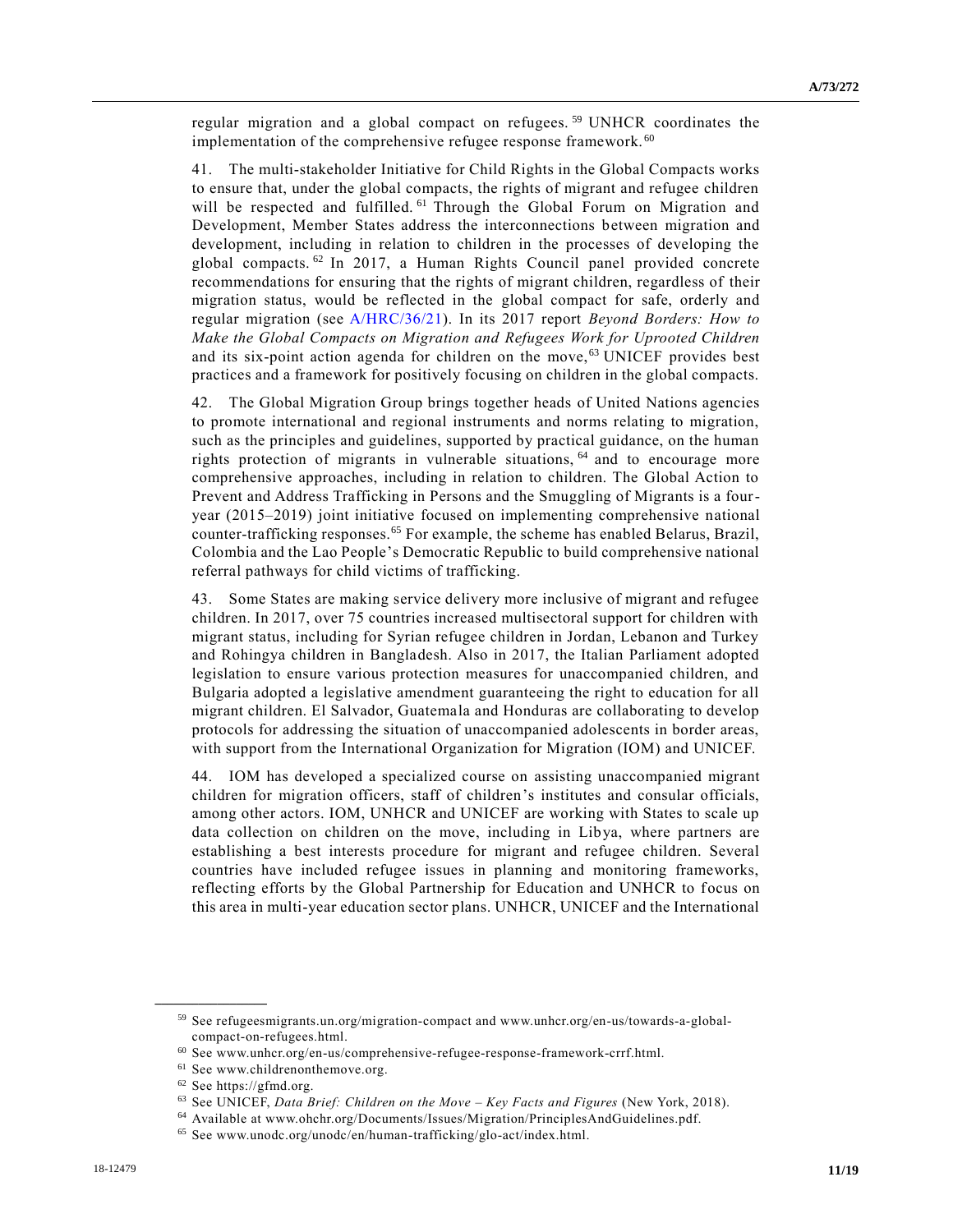Rescue Committee support States in improving protections for unaccompanied and separated children in Europe.<sup>66</sup>

45. Children on the move around the globe continue to face violations during all phases of the migration and displacement cycles. Their vulnerability varies based on pre-existing risk factors, the specific reasons for their move and conditions during travel and transit and at their destination. <sup>67</sup> The report *Harrowing Journeys: Children and Youth on the Move across the Mediterranean Sea, at Risk of Trafficking and Exploitation*, published in 2017 by IOM and UNICEF, exposes the increased vulnerabilities and high incidence of violence, abuse, exploitation and trafficking among migrant and displaced children and young people. In particular, those travelling alone, those with low levels of education, those undertaking longer journeys and those from sub-Saharan Africa are among the most vulnerable. Children displaced as a result of conflict are also at increased risk due to the complexity of those settings. Children travelling to or from rural areas face an increased risk of being exploited or trafficked into child labour in agriculture and other sectors.

46. Other complicating factors include limited technical capacity at the national and regional levels; limited disaggregated data, including about undocumented children; insufficient knowledge about migration and refugee routes and numbers; xenophobia in host communities; complexities relating to repatriating children, such as a lack of basic services available to repatriated children; and limited funding. Providing consistent, high-quality educational opportunities for migrant and displaced children is another major hurdle.<sup>68</sup>

47. Many countries around the world still detain children, sometimes systematically, on the basis of their legal status or that of their parents.<sup>69</sup> Detention has negative impacts on child health and development, even during short periods of confinement. Access to education, health care, family life, legal representation, age assessment and guardianship is difficult for immigrant and asylum-seeking children who are detained and for those in non-custodial care arrangements. Moreover, in most instances, non-custodial care arrangements for migrant and asylum-seeking children are not available, and when they are, they may also fall below the standards outlined in the Guidelines for the Alternative Care of Children (resolution [64/142\)](https://undocs.org/A/RES/64/142). In general, understanding the scope and impact of the problem remains difficult because few States collect and publish data on children in detention.

48. In the New York Declaration for Refugees and Migrants, Member States affirmed that detention of migrant and refugee children is seldom, if ever, in the best interests of the child and committed themselves to working towards ending the practice. As subsequently expressed in the joint general comments on the human rights of children in the context of international migration and by leading United Nations experts on the rights of the child, the detention of children on the basis of migration or refugee status is never in their best interests and constitutes a violatio n of their rights. In 2017, the Working Group on Arbitrary Detention released its revised deliberation No. 5 on deprivation of liberty of migrants [\(A/HRC/39/45,](https://undocs.org/A/HRC/39/45) annex), in which it stipulated that the detention of children because of their parents' migration

<sup>66</sup> UNHCR, UNICEF and International Rescue Committee, *The Way Forward to Strengthened Policies and Practices for Unaccompanied and Separated Children in Europe* (July 2017).

 $^{67}$  Office of the United Nations High Commissioner for Human Rights and Global Migration Group, *Principles and Guidelines, Supported by Practical Guidance, on the Human Rights Protection of Migrants in Vulnerable Situations.*

<sup>68</sup> UNICEF, *Education Uprooted: For Every Migrant, Refugee and Displaced Child, Education* (New York, 2017); and UNHCR, *Left Behind: Refugee Education in Crisis* (Geneva, 2017).

 $69$  Committee on the Rights of the Child, "Report of the 2012 day of general discussion on the rights of all children in the context of international migration".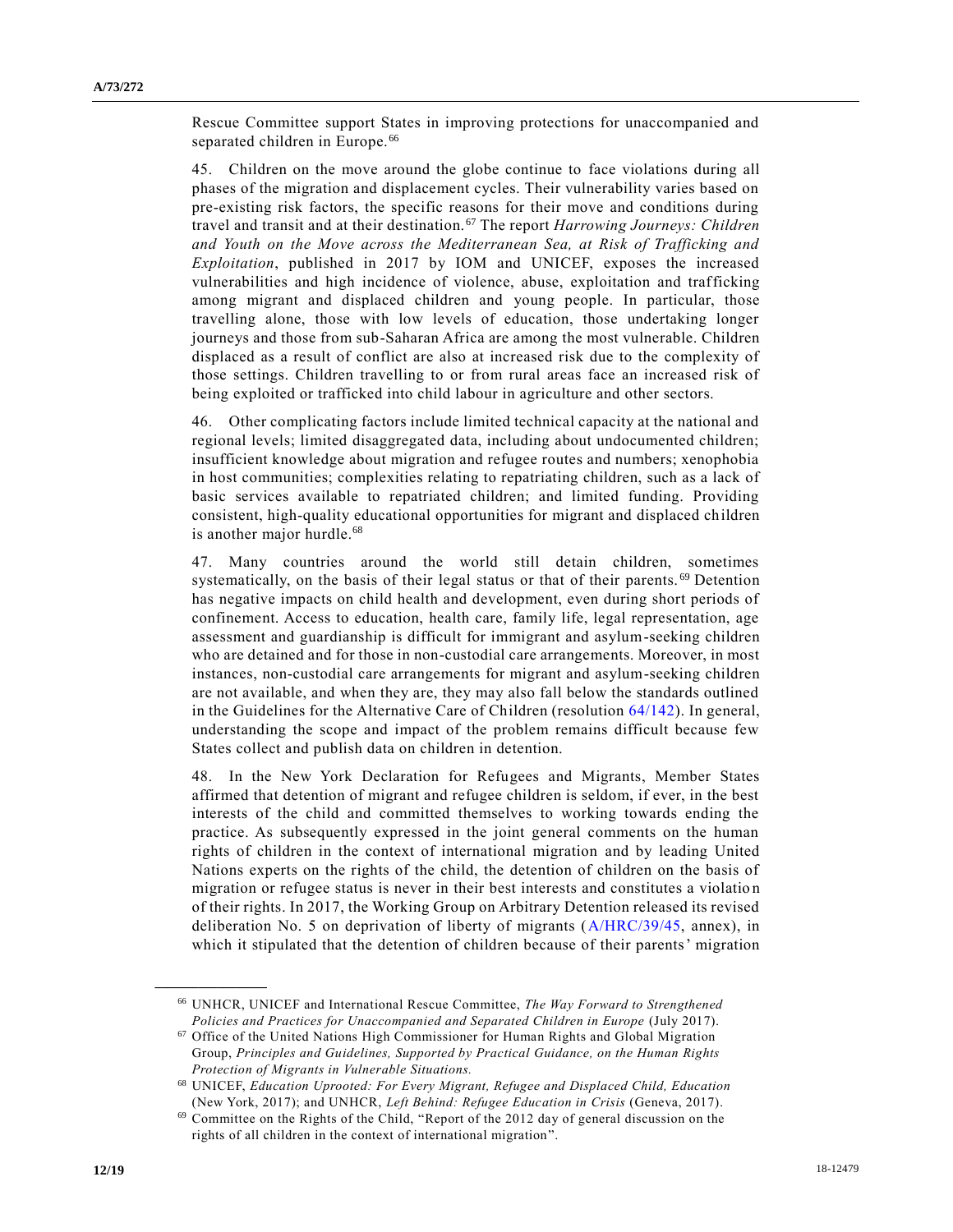status is a violation of the rights of the child. In its related issue brief,  $\frac{70}{10}$  UNHCR stated that children should never be detained for immigration-related purposes, irrespective of their migratory status or that of their parents.

49. In its resolution [69/157,](https://undocs.org/A/RES/69/157) the General Assembly requested the Secretary-General to commission a global study on children deprived of liberty to collect disaggregated data on the situation of children deprived of liberty, including in relation to immigration. The final report will provide recommendations and good practices for implementing international standards and developing child-sensitive protection systems that avoid detention.<sup>71</sup> In the framework of the Initiative for Child Rights in the Global Compacts, which brings together more than 26 agencies with expertise in promoting child rights worldwide, the International Detention Coalition developed a road map to ending child immigration detention, outlining a timeline for States to end child immigration detention.<sup>72</sup> The Coalition and UNHCR have published several related resources to support efforts to prohibit detention of children and families based on migration status.<sup>73</sup>

50. Some States, such as Ecuador, Italy and Mexico, have created policy or legal prohibitions for child and family immigration detention in line with the evolving normative framework on the issue. However, implementation of national policies and legislation is often lacking, and some States are reintroducing policies that roll back progress.

## **VI. International efforts and national progress with regard to ending violence against children**

51. Millions of children of all ages, races and cultures, and regardless of socioeconomic status or geography, experience emotional, physical and sexual violence in homes, communities, schools, workplaces, detention centres and childcare institutions and online, among other settings (see [A/72/356\)](https://undocs.org/A/72/356). Violence against children takes many forms — often different for girls and boys — and increases children's risk of injury, self-harm and compromised health and cognitive development (ibid). The global cost of violence against children is estimated at \$7 trillion, affecting employment markets and national productivity and requiring greater investments across sectors.<sup>74</sup>

52. Global commitments to addressing violence against children are at an all-time high, marked by the Sustainable Development Goal targets to combat violence, in particular target 16.2, on ending all forms of violence against children, and by efforts to track progress against those targets. Additional Sustainable Development Goal targets address related factors such as eliminating violence against women and girls, harmful practices, forced and child labour, modern slavery and trafficking in persons.

 $70$  UNHCR, "UNHCR's position regarding the detention of refugee and migrant children in the migration context", January 2017.

 $71$  The Independent Expert of the global study on children deprived of liberty is leading this process. See www.ohchr.org/EN/HRBodies/CRC/StudyChildrenDeprivedLiberty/Pages/ Index.aspx.

<sup>72</sup> International Detention Coalition, "Road Map to Ending Child Immigration Detention"; see also Jacqueline Bhabha and Mike Dottridge, "Child rights in the global compacts: recommendations for protecting, promoting and implementing the human rights of children on the move in the proposed global compacts", working document, 24 June 2017.

<sup>&</sup>lt;sup>73</sup> See, for example, International Detention Coalition, Alternatives to Detention database, available at https://database.idcoalition.org, and "Never in a child's best interests: a review of laws that prohibit child immigration detention", Briefing Paper, No. 2 (June 2017).

<sup>74</sup> Development Initiatives and others, "Counting pennies: a review of official development assistance to end violence against children", 2017.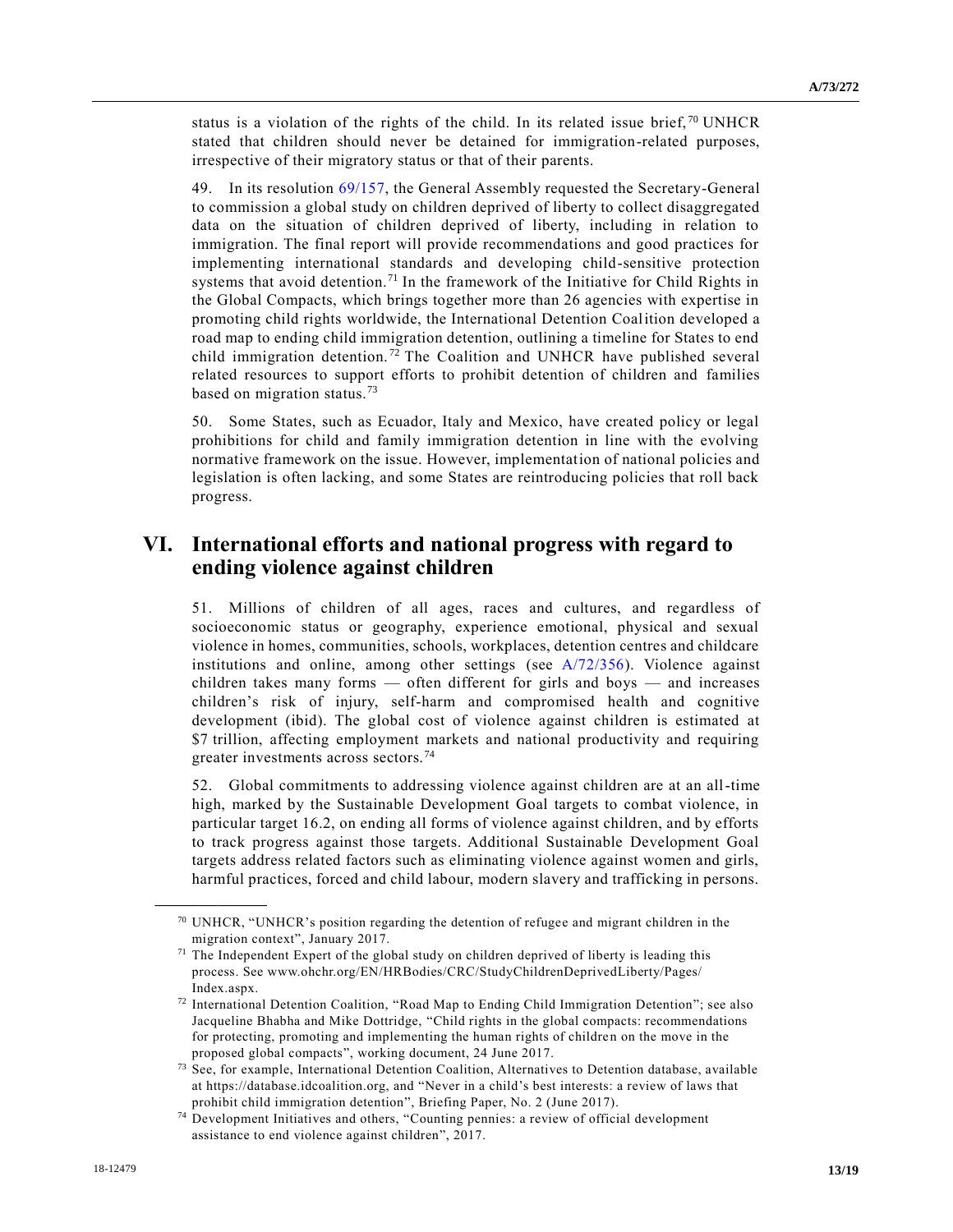Mandated by the General Assembly, the Special Representative of the Secretary-General on Violence against Children continues to act as a global independent advocate of the prevention and elimination of all forms of violence against children. In 2017, the Committee on the Elimination of Discrimination against Women adopted its general recommendation No. 35 (2017) on gender-based violence against women, updating its general recommendation No. 19, and the Human Rights Council adopted its resolution [35/16](https://undocs.org/A/RES/35/16) on child, early and forced marriage in humanitarian settings. The Global Programme to Accelerate Action to End Child Marriage developed by UNFPA and UNICEF promotes girls' right to delay marriage, reaching over 754,000 girls in 2016, and galvanizes political action, such as the creation of national a ction plans in Burkina Faso, Ethiopia, Mozambique, Nepal, Uganda and Zambia. <sup>75</sup>

53. Several multi-stakeholder platforms and initiatives are aimed at preventing and ending violence against children. For example, the Global Partnership to End Violence against Children supports efforts to achieve target 16.2 by strengthening collaboration, building political will and accelerating national-level action.<sup>76</sup> Since mid-2016, the Fund to End Violence against Children has awarded over \$23 million in grants to programmes that prevent and respond to online violence through individual, societal, industrial and systems-level change in over 20 countries around the globe.<sup>77</sup> The INSPIRE Working Group has developed seven strategies for ending violence against children, a companion handbook on programme implementation and an indicator compendium to track progress and align reporting.<sup>78</sup>

54. In 2018, the Government of Sweden, the WeProtect Global Alliance and the Global Partnership to End Violence against Children jointly hosted the Agenda 2030 for Children: End Violence Solutions Summit. Participants reiterated the need for continuous investment in evidence and data, in child protection programming in the digital age and in enhanced programming to committed Governments of "pathfinding countries".<sup>79</sup>

55. With regard to data and research, the Global Partnership to End Violence against Children, the Special Representative of the Secretary-General on Violence against Children and UNICEF are driving efforts to develop an evidence hub, map data and monitor and evaluate efforts. The UNICEF publication *A Familiar Face: Violence in the Lives of Children and Adolescents* contains comparable cross-national data. The Know Violence in Childhood initiative launched its flagship report, entitled *Ending Violence in Childhood: Global Report 2017*. The Centers for Disease Control and Prevention lead national data collection in over 20 countries, in collaboration with Together for Girls and UNICEF.

56. Many countries are developing policies and reforming laws to address violence across the life cycle of a child. By 2017, some 53 States had enacted national legislation prohibiting all forms of violence against children, including corporal

<sup>75</sup> See www.unicef.org/protection/57929\_92681.html.

<sup>76</sup> See www.end-violence.org.

<sup>77</sup> See www.end-violence.org/fund.

<sup>78</sup> WHO and others, *INSPIRE Handbook: Action for Implementing the Seven Strategies for Ending Violence against Children* (Geneva, WHO, 2018); and UNICEF and others, *INSPIRE Indicator Guidance and Results Framework: Ending Violence against Children – How to Define and Measure Change* (New York, UNICEF, 2018), both available at www.who.int/violence\_injury\_ prevention/violence/inspire-package/en.

<sup>79</sup> More information about the Agenda 2030 for Children: End Violence Solutions Summit and about pathfinding countries is available at www.end-violence.org/summit and www.endviolence.org/take-action/governments/pathfinders.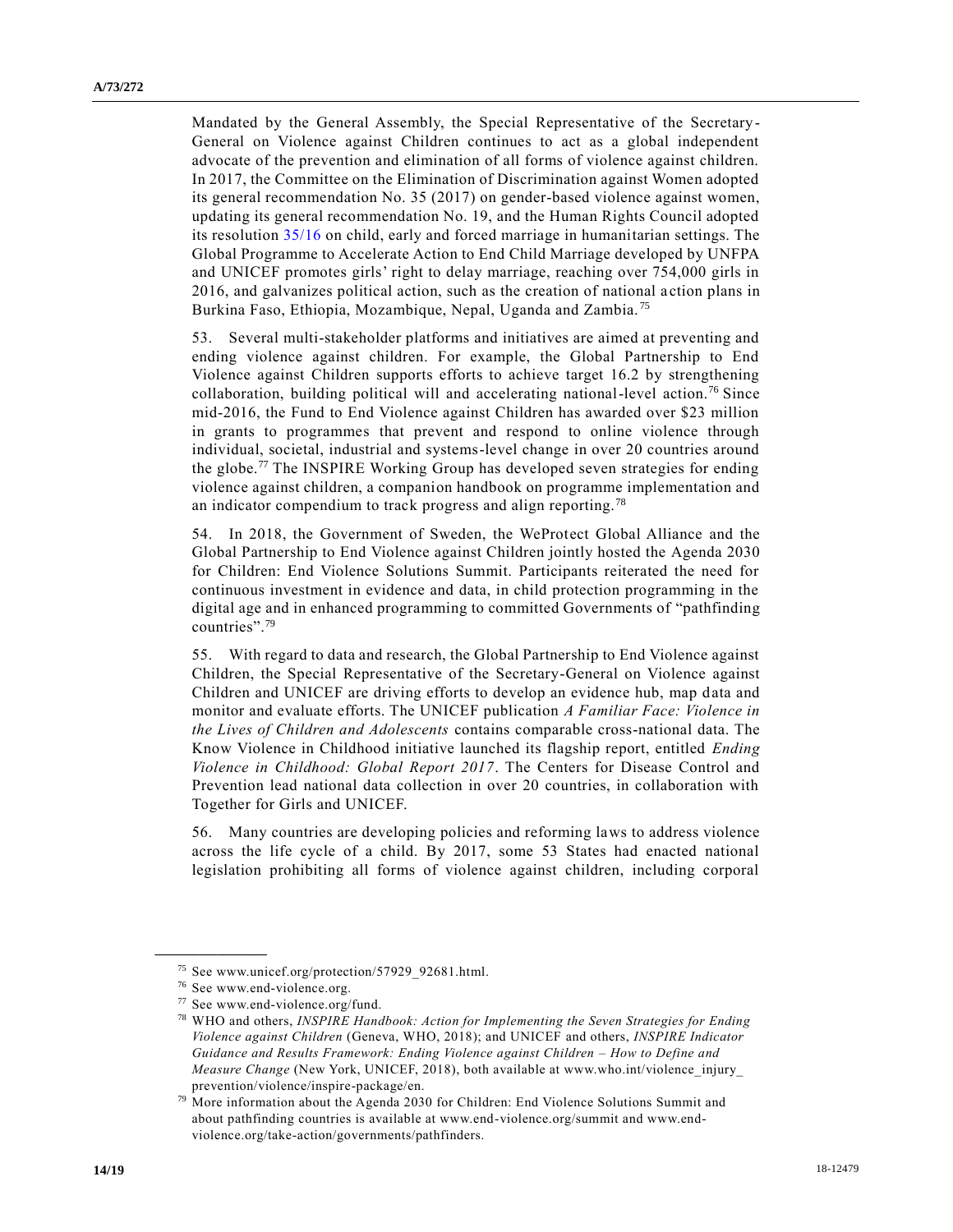punishment within the family,<sup>80</sup> and over 90 countries were implementing coordinated national action plans, laws and policies to address violence against children, including legislation to protect victims, strengthen social services and promote change in societal beliefs and attitudes. <sup>81</sup> Some countries have made legislative and policy advances to address specific forms of violence, such as female genital mutilation, child marriage, bullying and violence in the home, and for some States it is a priority to increase institutional capacity to protect children and improve early detec tion and prevention of violence against children (see [A/72/356\)](https://undocs.org/A/72/356).

57. An increasing number of multisectoral initiatives have been developed to address violence in and around schools, including a specialized focus in some countries on protecting children from bullying and peer-to-peer violence. The Special Representative of the Secretary-General on Violence Against Children and the Government of Mexico documented good practices to end bullying and cyberbullying at a regional consultation in 2018. Globally, over 80 countries have legal and policy frameworks to address violence in and around schools. <sup>82</sup> By the end of 2017, 130 States had prohibited corporal punishment in schools. <sup>83</sup> In 2017, the Human Rights Council adopted a report addressing violence against girls in the context of education [\(A/HRC/35/11\)](https://undocs.org/A/HRC/35/11). The Global Working Group to End School-related Gender-based Violence promotes evidence-based approaches to addressing the issue. <sup>84</sup> An increasing number of countries are scaling up programmes addressing child -rearing practices to prevent violence against children occurring in the home, the most common form of violence that children experience. <sup>85</sup>

58. The United Nations Office on Drugs and Crime (UNODC) Global Programme on Violence against Children in the Field of Crime Prevention and Criminal Justice supports Member States in promoting legal and policy reform and strengthening justice systems and the capacities of prosecutors. For example, it has worked in Colombia to address violence against children through the planning and implementation of a restorative justice programme, and it supports the Government of the Niger in promoting and protecting the rights of children associated with Jama'atu Ahlis Sunna Lidda'Awati Wal-Jihad (Boko Haram). *The Handbook on the Treatment of Children Recruited and Exploited by Terrorist and Violent Extremist Groups: The Role of the Justice System*, published by UNODC in 2017, and the United Nations Model Strategies and Practical Measures on the Elimination of Violence against Children in the Field of Crime Prevention and Criminal Justice, adopted by the General Assembly in 2014 (resolution [69/194\)](https://undocs.org/A/RES/69/194), lay the groundwork for creating sustainable and child-friendly justice systems.

59. Increased efforts to tackle sexual violence against children include legal and policy reform, capacity-building, shifting social norms, programmatic advances and improving data collection. The WeProtect Global Alliance builds links with industries, in such sectors as travel and tourism and information and communications technology, and with civil society to end sexual violence against children. Important steps for setting standards and generating evidence are outlined in *Preventing and Responding to Violence against Children and Adolescents: Theory of Change* , published by UNICEF in 2017, as well as in *Terminology Guidelines for the* 

<sup>80</sup> Global Initiative to End All Corporal Punishment of Children, "Ending legalized violence against children: global progress to December 2017 — following up the United Nations Secretary General's study on violence against children", 2017.

<sup>81</sup> UNICEF, *Annual Results Report 2017: Child Protection* (New York, 2018).

<sup>82</sup> Ibid.

<sup>83</sup> Global Initiative to End All Corporal Punishment of Children, "Ending legalized violence against children".

<sup>84</sup> See www.ungei.org/news/247\_srgbv.html.

<sup>85</sup> UNICEF, *Annual Results Report 2017: Child Protection*.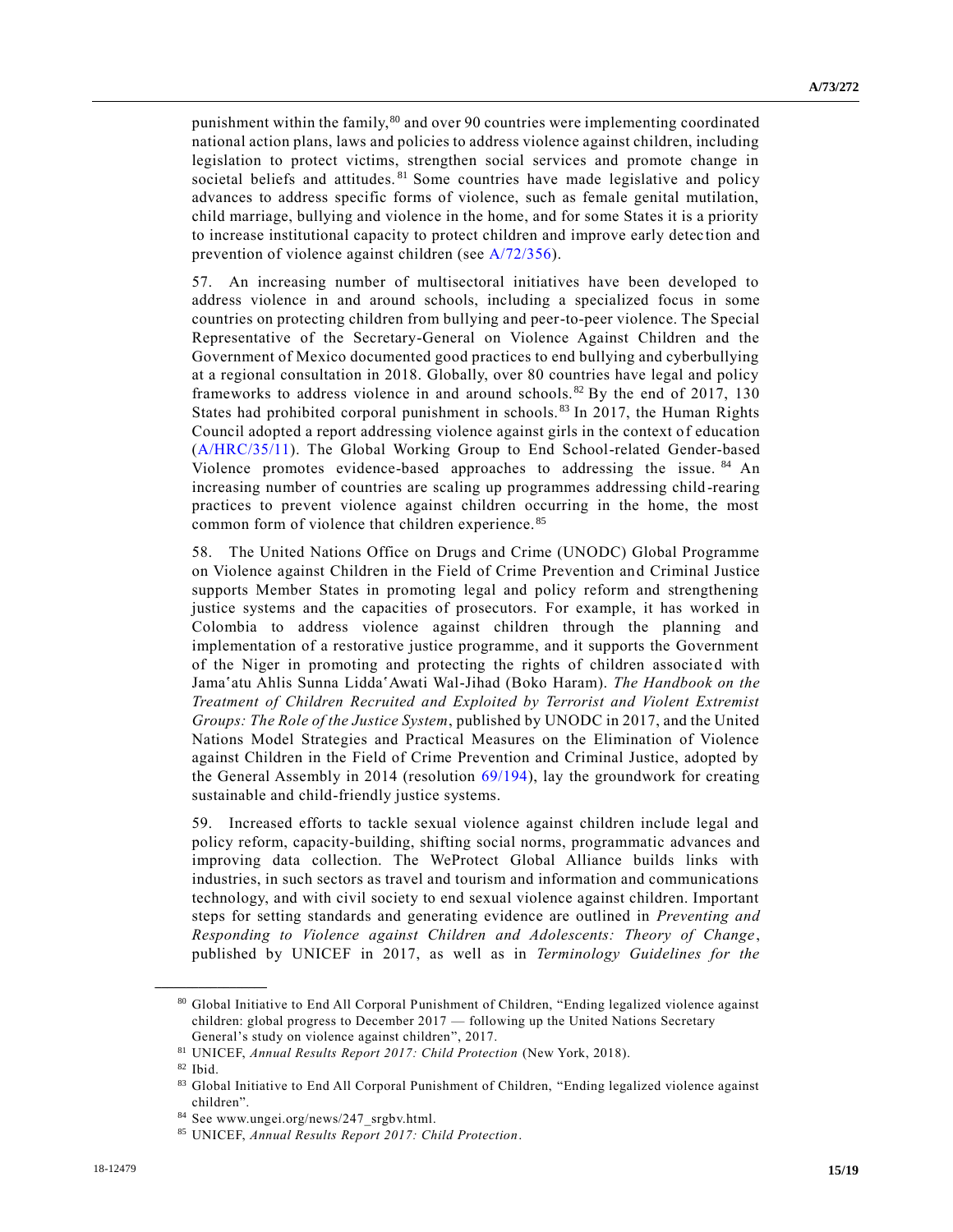*Protection of Children from Sexual Exploitation and Sexual Abuse*<sup>86</sup> and *Offenders on the Move: Global Study on Sexual Exploitation of Children in Travel and Tourism 2016.*<sup>87</sup>

60. Efforts to protect children online have progressed at an unprecedented rate. Such efforts include legal and policy reforms; stronger coordination; partnerships with the technology industry; better use of helplines, online platforms and counselling services; awareness and education campaigns; research; and the production of global standards and tools. In 2015, the WeProtect Global Alliance established the first global programme to support efforts in tackling online child sexual exploitation. Some 47 countries are now addressing online child sexual exploitation.<sup>88</sup> In one outcome, a partnership between UNICEF and the leading Internet service provider in China promotes child online protection. In another, the Council of Europe, in cooperation with the Special Representative of the Secretary-General on Violence against Children and other partners, produced the first guidelines in the region for protecting children's rights in the digital environment.

61. Despite progress at all levels, violence against children remains pervasive. Weak coordination between and among actors creates barriers to effective intersectoral approaches and the effective scale-up of actions to address violence against children. Limited technical expertise at the national level, insufficient data, failure to bring parenting programmes to scale and limited investment in prevention and child protection are additional obstacles.<sup>89</sup>

62. Some children, such as children in emergency settings, migrant and displaced children, children without parental care, children with disabilities and children in detention facilities are at increased risk of experiencing violence and often have less access to the services and care that they need. Child labourers, including those engaged in domestic labour and the worst forms of child labour, are at increased risk of violence, including exploitation and abuse that hinder their healthy developmen t and compromise their right to education.<sup>90</sup> Child labourers in agriculture, where a vast majority of child labour occurs, also face exposure to harmful agrochemicals and other hazards.<sup>91</sup> Alliance 8.7 strives to eradicate forced labour, modern slavery, human trafficking and child labour.<sup>92</sup> Many children and adolescents are subject to armed violence in non-conflict settings, particularly in Latin America and the Caribbean, where close to 70 adolescents die every day owing to interpersonal violence.<sup>93</sup>

63. In emergency settings, State armed and security forces and non-State armed groups continue to perpetrate grave violations against children, such as killing, maiming, abduction, rape and other forms of sexual violence and their recruitment and use in fighting forces. The Special Representative of the Secretary-General for Children and Armed Conflict works to end violations against children in war by raising awareness, promoting information collection and fostering international cooperation. The Office of the Special Representative of the Secretary-General for

<sup>86</sup> Susanna Greijer and Jaap Doek, *Terminology Guidelines for the Protection of Children from Sexual Exploitation and Sexual Abuse* (ECPAT International, 2016).

<sup>87</sup> Angela Hawke and Alison Raphael, *Offenders on the Move: Global Study on Sexual Exploitation of Children in Travel and Tourism, 2016* (ECPAT International, 2016).

<sup>88</sup> UNICEF, *Annual Results Report 2017: Child Protection*.

<sup>89</sup> Ibid.

<sup>90</sup> Food and Agriculture Organization of the United Nations (FAO), *FAO Guidance Note: Child Labour in Agriculture in Protracted Crises, Fragile and Humanitarian Contexts* (Rome, 2017).

<sup>91</sup> The International Partnership for Cooperation on Child Labour in Agriculture works to eliminate and prevent child labour in agriculture. See www.fao.org/rural-employment/background/ partnerships/international-partnership-for-cooperation-on-child-labour-in-agriculture/en.

<sup>92</sup> See www.alliance87.org.

<sup>93</sup> UNICEF, *Annual Results Report 2017: Child Protection*.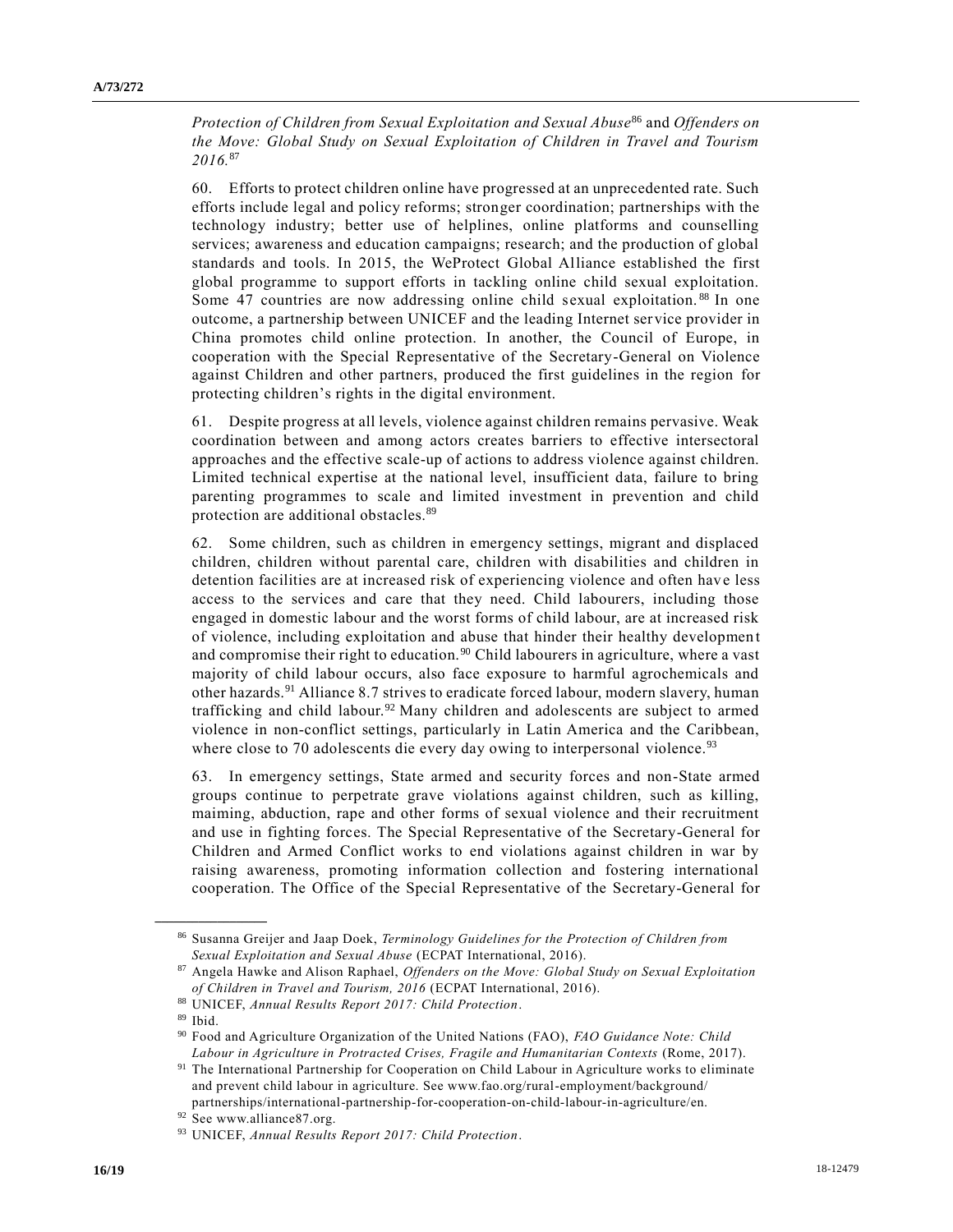Children and Armed Conflict, UNICEF, other United Nations entities and civil society actors monitor and report on such violations through the monitoring and reporting mechanism on grave violations against children in situations of armed conflict. In 2017, OHCHR submitted a report to the Human Rights Council at its thirty-seventh session identifying challenges to and measures for addressing violence against children in humanitarian settings [\(A/HRC/37/33\)](https://undocs.org/A/HRC/37/33).

### **VII. Conclusions and recommendations**

64. **The complex and enduring hurdles that national, regional and international actors face in their efforts to protect the rights of all children require innovative and effective approaches. Member States, United Nations entities, civil society and others must increase financial, political and programmatic commitments to achieve the child-centred targets of the 2030 Agenda and the aims of the Convention on the Rights of the Child.**

65. **While many important efforts are already under way, States, with the support of all relevant entities, must accelerate their actions to improve data, increase investment, strengthen cross-sectoral work, develop legislative and policy reforms, support national human rights institutions and tackle new and emerging areas of concern. The upcoming thirtieth anniversary of the Convention, in 2019, should be used as a catalyst for maintaining momentum and increasing action. Such efforts should include raising the profile of children in the most vulnerable situations, such as those with disabilities, girls, pregnant adolescents, children without parental care, children in alternative care, very young children, children living in poverty, displaced and migrant children, stateless children, indigenous children, children from minority groups, children in rural and hard-to-reach areas, children affected by HIV, child labourers, children affected by violence, conflict, economic upheaval and climate change, children deprived of liberty, including in the justice system, and children in other disadvantaged situations.**

#### **A. Recommendations for protecting children's right to life, survival and development**

66. **States should budget for, adopt, implement and monitor national legislation and policies that allow all children to enjoy their rights without discrimination of any kind. Such legislation and policies should ensure universal access to quality, affordable services in such areas as water, sanitation and hygiene, early childhood development, HIV testing and care, nutrition and health, including sexual and reproductive health and maternal and newborn health. States should focus on identifying and reaching the children in the most vulnerable and marginalized situations.**

67. **All relevant actors should work towards concerted interventions to build technical capacity at the local level, increase and improve multisectoral responses, strengthen systems, overcome discriminatory social and cultural norms and increase investment through public and private sources.**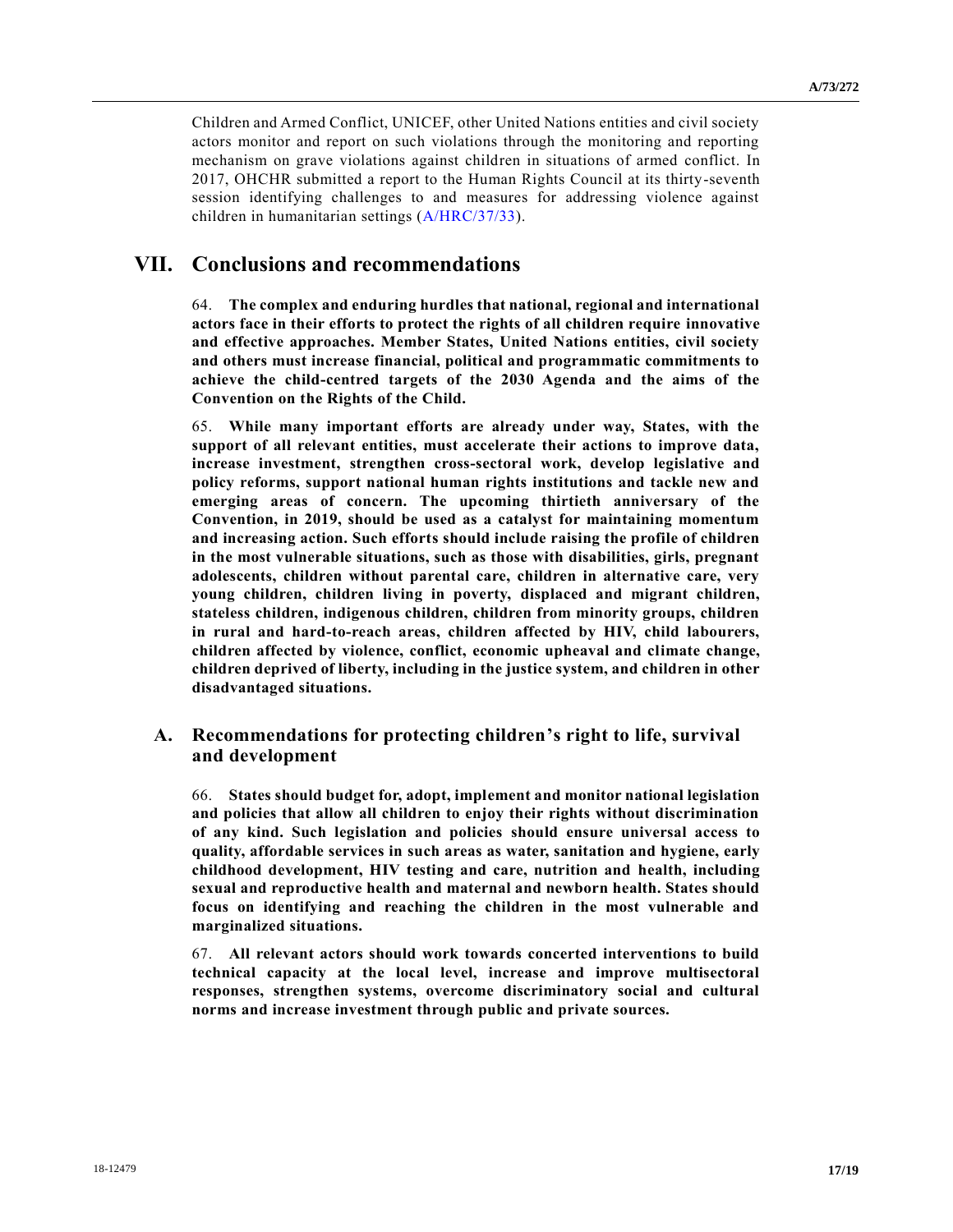### **B. Recommendations for increasing the participation of children and adolescents**

68. **States should work to realize the right of all children and adolescents to be heard as "agents of change" in all decisions affecting their lives by increasing their meaningful and systematic participation, including in "best interests" determinations in judicial and administrative processes, within families, in communities and in schools. Such efforts would require investing in child- and adolescent-friendly civil society, reducing gender-based and other barriers to participation, confronting discriminatory attitudes and norms, building the capacity of children and adult facilitators and engaging children in the design of participatory platforms. It would also mean increasing support for consultative processes and including the voices of the hardest-to-reach children, regardless of race, age, gender, nationality, disability status or access to technology.**

69. **All relevant actors should promote participation by working to improve children's and adolescents' access to timely information in a language and format that is accessible to them and by creating programmes that allow children and adolescents to connect with their peers, increase their sense of agency and improve their ability to make informed decisions and choices.**

70. **Member States should implement the recommendations from the Committee's general comments Nos. 12 and 20, so as to increase the meaningful and systematic participation of children and adolescents through legislation, policies, services and programmes affecting their lives. Such measures should involve developing tools to monitor and measure the participation of children in decision-making processes that have an impact on them.**

### **C. Recommendations for protecting children's right to education**

71. **States should create inclusive, equitable, safe and quality education systems that provide relevant learning opportunities for all learners starting in early childhood, including for children in the most disadvantaged situations. In many cases, such efforts would involve changing educational content, approaches, structures and strategies; engaging States, donors, civil society, the private sector, educators, young people and families in educational policy design; and putting learning outcomes at the centre of educational policy. Such measures would require increasing national budget allocations for all aspects of education.**

72. **States should take proactive steps to remove structural, practical and financial barriers that compromise children's right to education without discrimination of any kind. This is important for all vulnerable children, including children with disabilities, who should have access to inclusive education at all levels, and girls who are at risk of missing out on school owing to marriage or pregnancy. A key step would be to undertake, at the national and local levels, a review of education sector plans, budgets, curricula, enrolment targets and textbooks.**

73. **States and other relevant actors in countries affected by emergencies and protracted crises should work to provide quality education and learning opportunities at scale for all children, including all excluded, displaced and vulnerable children; minimize educational disruption; improve access to quality water, sanitation and hygiene and nutrition in educational settings; increase access to early learning services; and nurture innovation in educational contexts.**